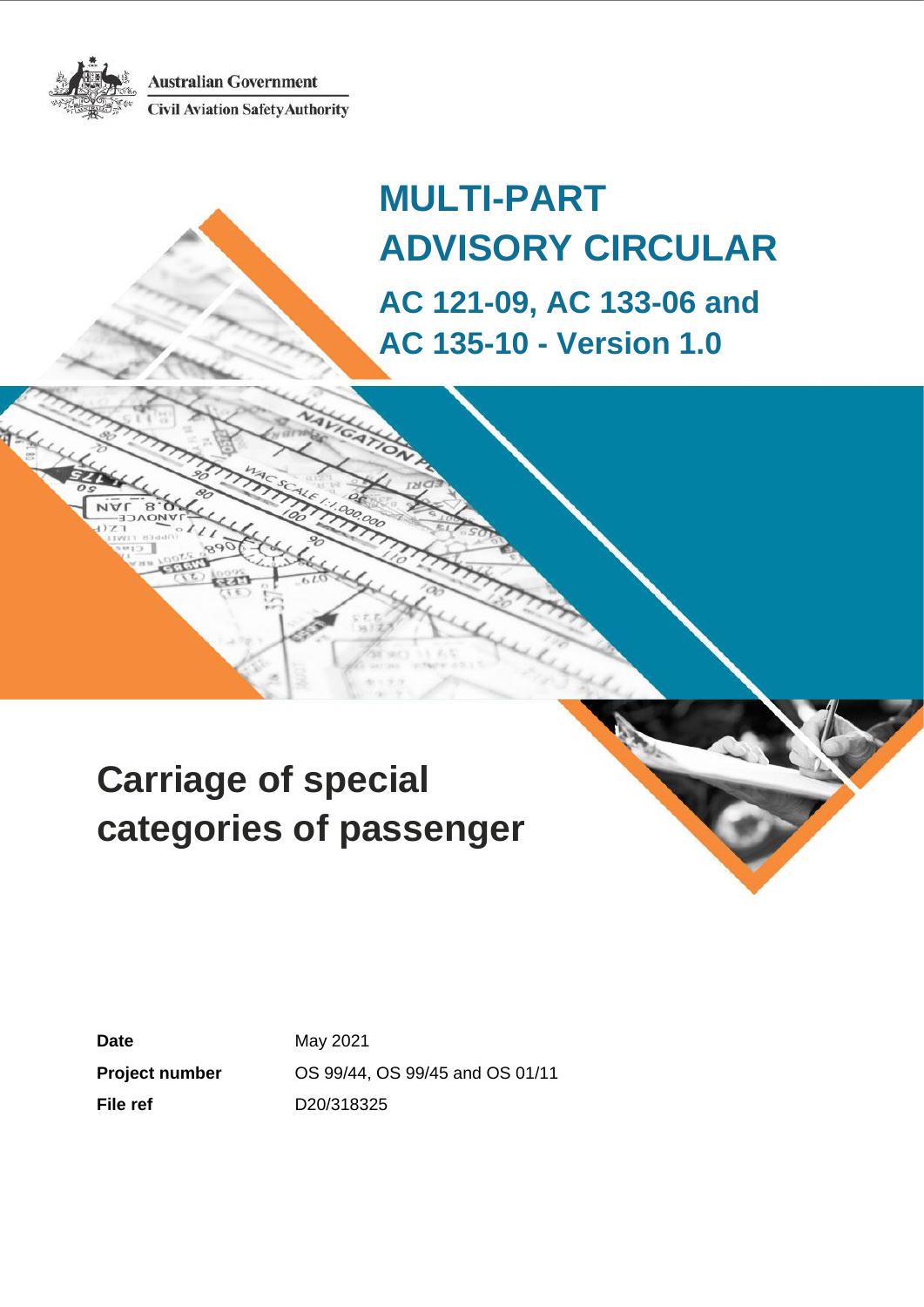Advisory circulars are intended to provide advice and guidance to illustrate a means, but not necessarily the only means, of complying with the Regulations, or to explain certain regulatory requirements by providing informative, interpretative and explanatory material.

**Advisory circulars should always be read in conjunction with the relevant regulations.**

## Audience

This advisory circular (AC) applies to:

- aircraft operators
- cabin safety supervisory personnel
- crew members
- ground operational personnel
- passengers

### Purpose

This AC provides guidance regarding the requirements for the carriage of special categories of passengers (SCPs) for operations that fall under Parts 91, 133, 135 and 121 of CASR. It describes the different types of special categories of passenger and what considerations should be made by operators for each category.

The purpose of the AC is to:

- assist operators with the development of policy and procedures for the carriage of SCPs
- provide guidance on the information that should be provided to SCPs
- provide guidance on the seating allocation of SCPs.

### For further information

For further information, contact CASA's Flight Standards Branch (telephone 131 757).

Unless specified otherwise, all subregulations, regulations, Divisions, Subparts and Parts referenced in this AC are references to the *Civil Aviation Safety Regulations 1998 (CASR)*.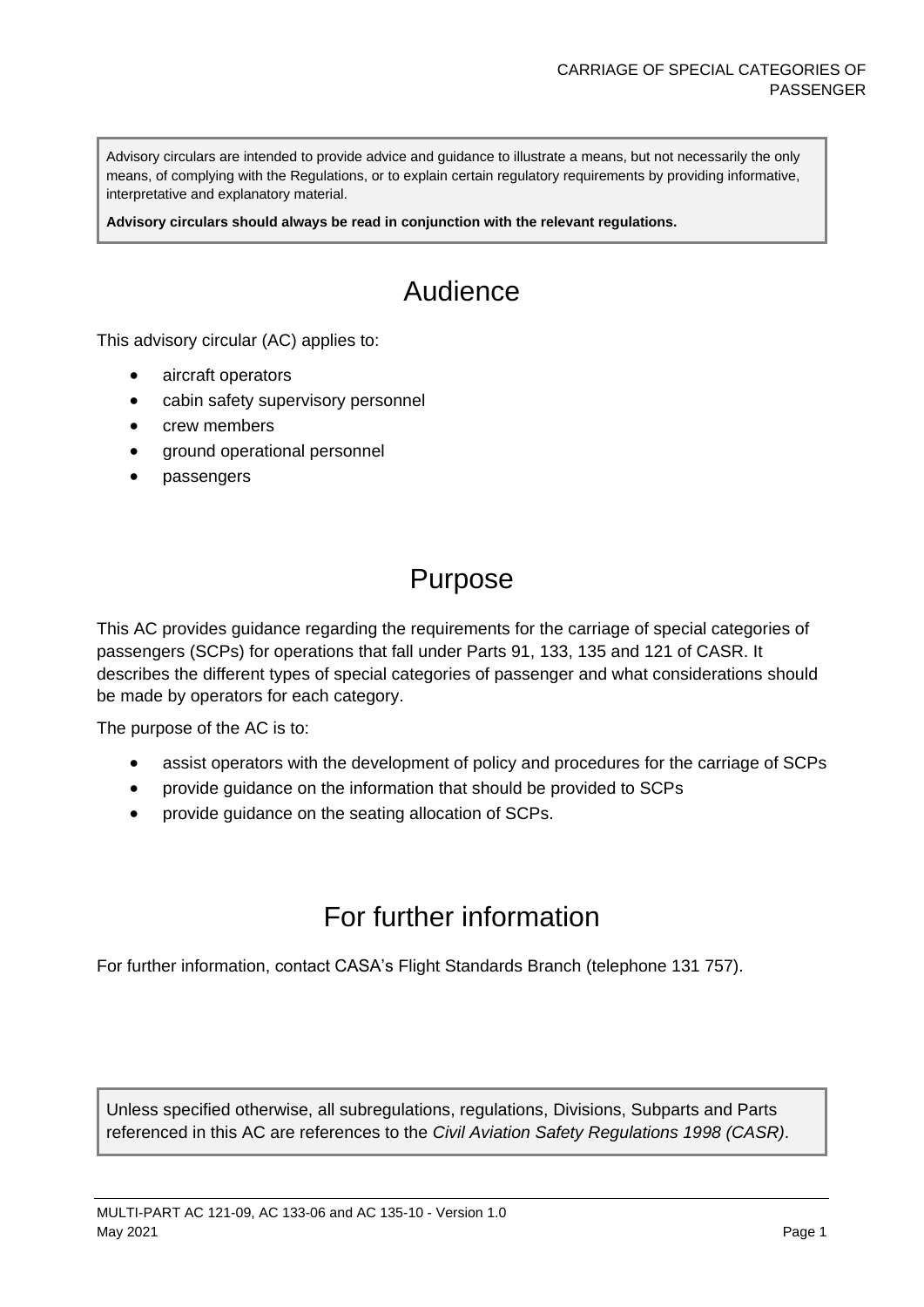## **Status**

This version of the AC is approved by the Branch Manager, Flight Standards.

| <b>Version</b> | Date'    | <b>Details</b> |
|----------------|----------|----------------|
| v1.0           | May 2021 | Initial AC.    |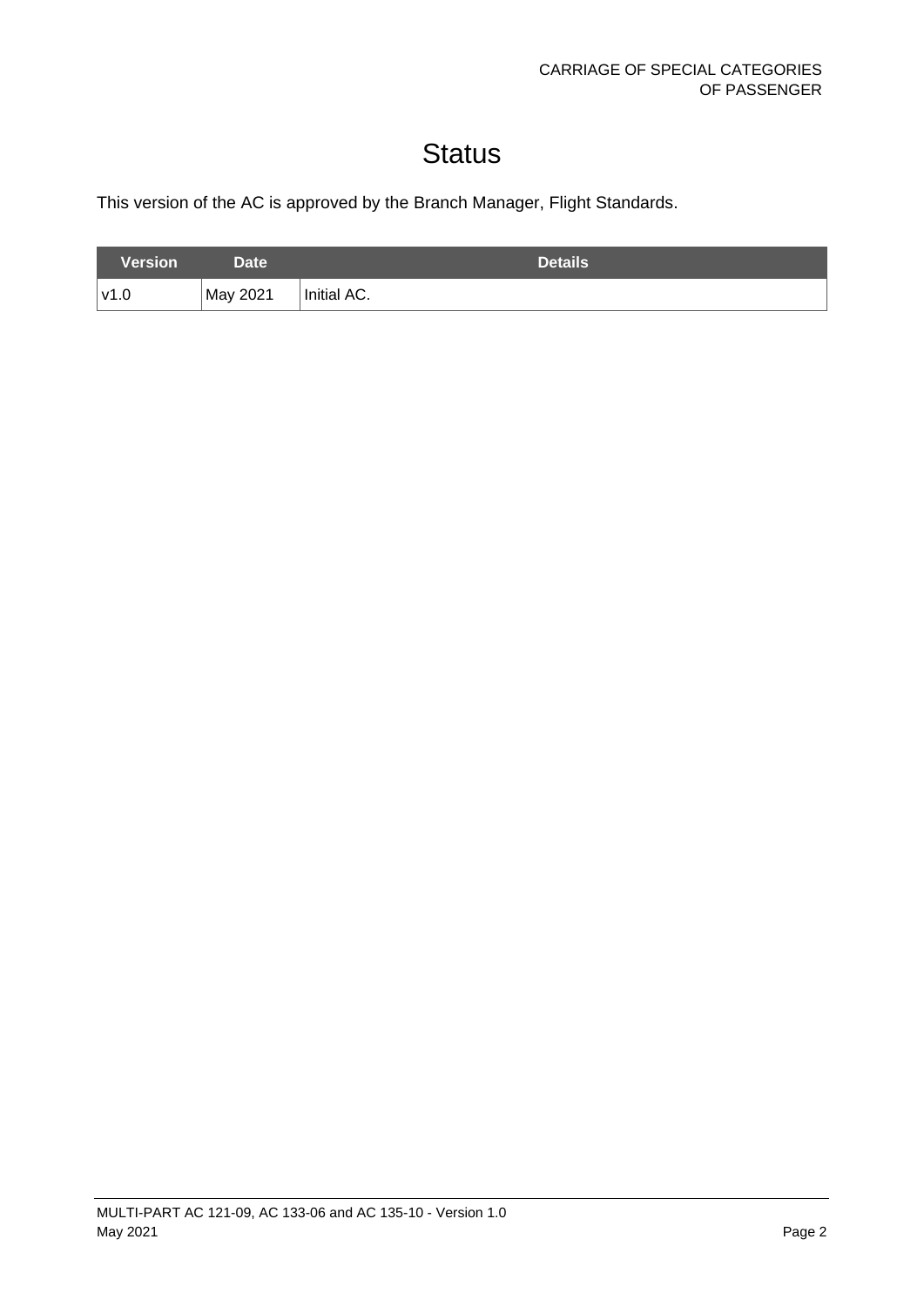## **Contents**

| 1            |                                        |                     | <b>Reference material</b>                                                                            | 4              |
|--------------|----------------------------------------|---------------------|------------------------------------------------------------------------------------------------------|----------------|
|              | 1.1                                    | Acronyms            |                                                                                                      | 4              |
|              | 1.2                                    | <b>Definitions</b>  |                                                                                                      | $\overline{4}$ |
|              | 1.3                                    | References          |                                                                                                      | 6              |
| $\mathbf{2}$ |                                        | <b>Introduction</b> |                                                                                                      | 8              |
|              | 2.1                                    |                     | Special categories of passenger                                                                      | 8              |
| 3            |                                        |                     | Passengers with reduced mobility                                                                     | 9              |
|              | 3.1                                    |                     | Carriage of passengers with reduced mobility                                                         | 9              |
|              | 3.2                                    |                     | Policy and procedures for the carriage of passengers with reduced mobility                           | 9              |
|              | 3.3                                    |                     | Pre-notification and provision of information                                                        | 9              |
|              | 3.4                                    |                     | Passengers with reduced mobility travelling unescorted                                               | 10             |
|              | 3.5                                    |                     | Assisting passengers with reduced mobility                                                           | 10             |
|              | 3.6                                    |                     | Assistance animals                                                                                   | 11             |
| 4            |                                        |                     | Passengers with injury, illness or needing a stretcher                                               | 12             |
|              | 4.1                                    |                     | Policy and procedures for carriage                                                                   | 12             |
|              | 4.2                                    |                     | Medical clearance and documentation                                                                  | 12             |
| 5            |                                        |                     | <b>Restricted persons</b>                                                                            | 13             |
|              | 5.1                                    |                     | Policy and procedures for the carriage of restricted persons                                         | 13             |
|              | 5.2                                    |                     | Requirement for an escort                                                                            | 13             |
|              | 5.3                                    |                     | Procedures for carriage of restricted persons with an escort                                         | 14             |
| 6            |                                        |                     | Seating of special categories of passenger                                                           | 15             |
|              | 6.1                                    |                     | Policy for seating of special categories of passenger                                                | 15             |
|              | 6.2                                    |                     | Seat allocation for special categories of passenger                                                  | 15             |
|              | 6.3                                    |                     | Group seating of special categories of passenger                                                     | 16             |
| 7            |                                        |                     | Provision of safety information                                                                      | 17             |
| 8            |                                        |                     | Carriage of medical and other specialised equipment                                                  | 18             |
|              | 8.1                                    |                     | Procedures for carriage of medical and other specialised equipment                                   | 18             |
|              | <b>Appendix A</b><br><b>Appendix B</b> |                     | Categories of passengers with reduced mobility<br>Seat allocation of special categories of passenger | 19<br>22       |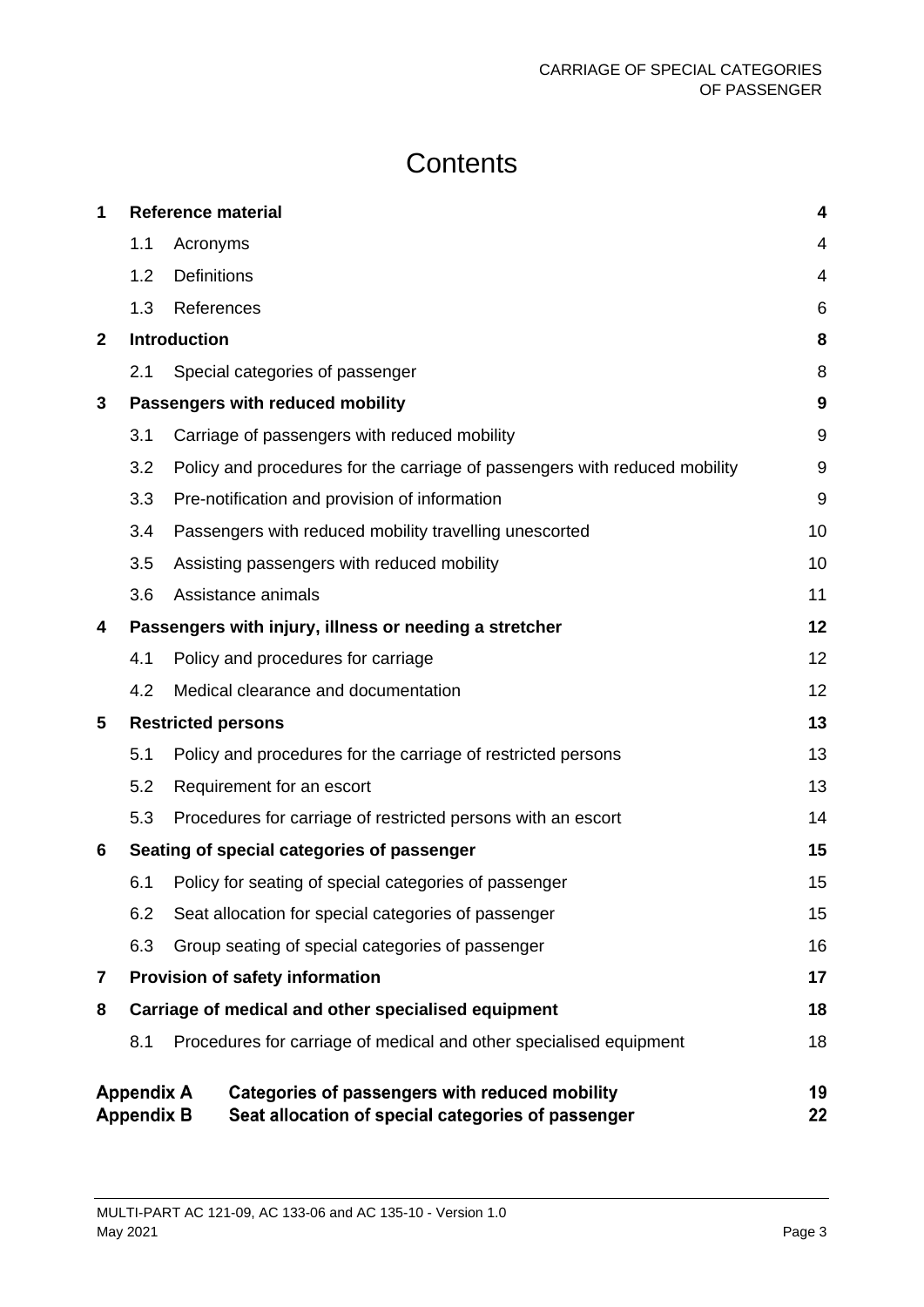## <span id="page-4-0"></span>**1 Reference material**

#### <span id="page-4-1"></span>**1.1 Acronyms**

The acronyms and abbreviations used in this AC are listed in the table below.

| <b>Acronym</b> | <b>Description</b>                        |
|----------------|-------------------------------------------|
| AC             | advisory circular                         |
| <b>CAA UK</b>  | Civil Aviation Authority United Kingdom   |
| CASA           | Civil Aviation Safety Authority           |
| <b>CASR</b>    | Civil Aviation Safety Regulations 1998    |
| <b>CRS</b>     | child restraint system                    |
| <b>CSB</b>     | cabin safety bulletin                     |
| FAA            | <b>Federal Aviation Administration</b>    |
| <b>IATA</b>    | International Air Transport Association   |
| <b>ICAO</b>    | International Civil Aviation Organization |
| <b>MOS</b>     | manual of standards                       |
| <b>PED</b>     | personal electronic device                |
| <b>PIC</b>     | pilot in command                          |
| <b>PRM</b>     | passenger with reduced mobility           |
| <b>SCP</b>     | special categories of passenger           |
| <b>TCCA</b>    | <b>Transport Canada Civil Aviation</b>    |

### <span id="page-4-2"></span>**1.2 Definitions**

Terms that have specific meaning within this AC are defined in the table below.

| Term                                    | <b>Definition</b>      |                                                                                                                       |                                                                                                                                                                                                |  |  |
|-----------------------------------------|------------------------|-----------------------------------------------------------------------------------------------------------------------|------------------------------------------------------------------------------------------------------------------------------------------------------------------------------------------------|--|--|
| assistance animal                       | A dog or other animal: |                                                                                                                       |                                                                                                                                                                                                |  |  |
| (Disability Discrimination<br>Act 1992) | 1 <sub>1</sub>         |                                                                                                                       | accredited under a law of a State or Territory that provides for the<br>accreditation of animals trained to assist a person with a disability to<br>alleviate the effect of the disability, or |  |  |
|                                         | 2.                     | accredited by an animal training organisation prescribed by the<br>regulations for the purposes of this paragraph, or |                                                                                                                                                                                                |  |  |
|                                         | 3.                     | trained:                                                                                                              |                                                                                                                                                                                                |  |  |
|                                         |                        | а.                                                                                                                    | to assist a person with a disability to alleviate the effect of the<br>disability, and                                                                                                         |  |  |
|                                         |                        |                                                                                                                       | b. to meet standards of hygiene and behaviour that are appropriate for<br>an animal in a public place.                                                                                         |  |  |
| cabin crew member                       |                        |                                                                                                                       | A crew member who performs, in the interests of the safety of an aircraft's                                                                                                                    |  |  |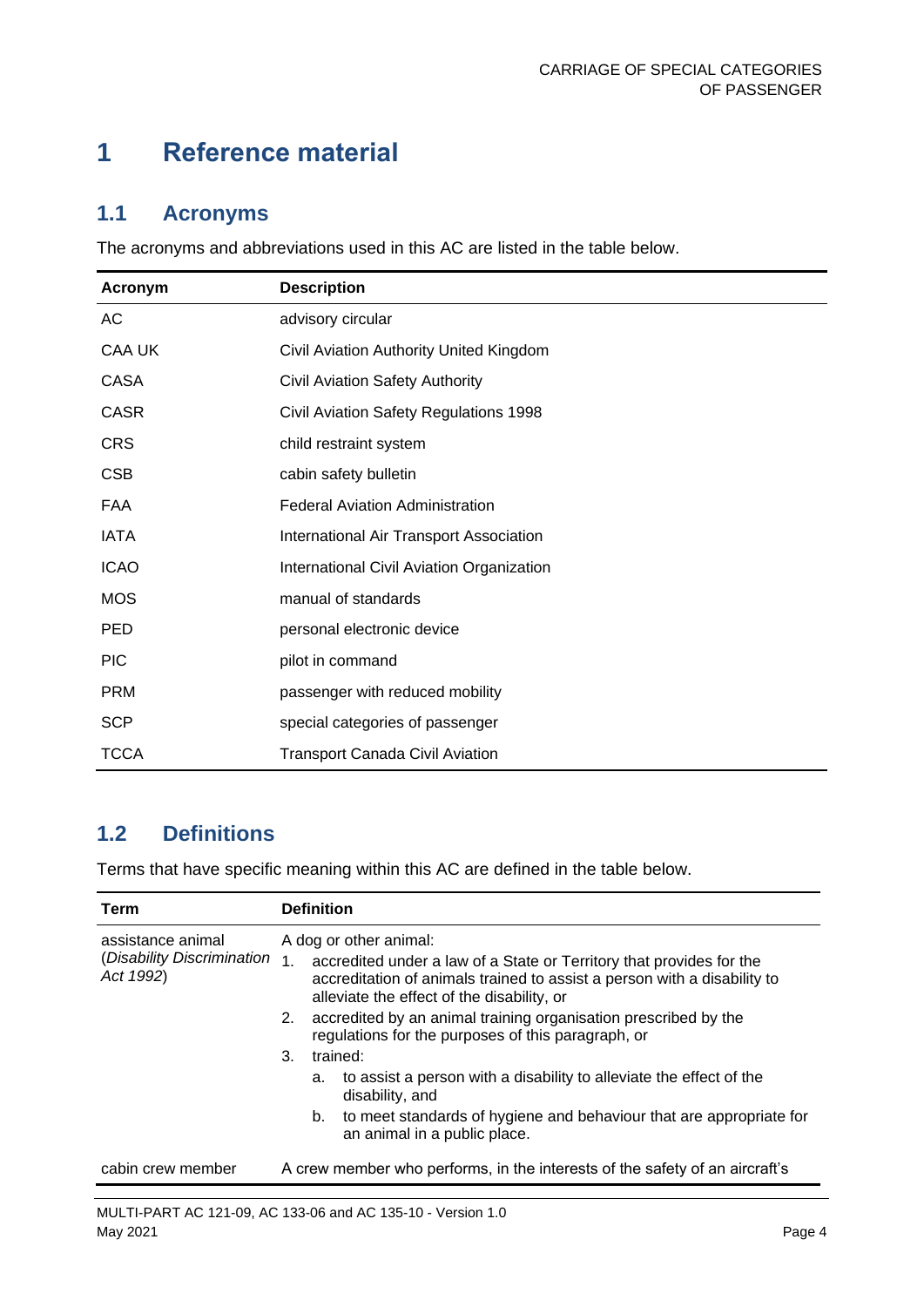| Term                               | <b>Definition</b>                                                                                                                                                                                                                                           |  |  |
|------------------------------------|-------------------------------------------------------------------------------------------------------------------------------------------------------------------------------------------------------------------------------------------------------------|--|--|
|                                    | passengers, duties assigned by the operator or the pilot in command (PIC) of<br>the aircraft but is not a flight crew member.                                                                                                                               |  |  |
| child                              | A person who has turned 2 but has not turned 13.                                                                                                                                                                                                            |  |  |
| disability                         | In relation to a person means:                                                                                                                                                                                                                              |  |  |
| (Disability Discrimination         | total or partial loss of the person's bodily or mental functions, or<br>1.                                                                                                                                                                                  |  |  |
| Act 1992)                          | 2.<br>total or partial loss of a part of the body, or                                                                                                                                                                                                       |  |  |
|                                    | 3.<br>the presence in the body of organisms causing disease or illness, or                                                                                                                                                                                  |  |  |
|                                    | the presence in the body of organisms capable of causing disease or<br>4.<br>illness, or                                                                                                                                                                    |  |  |
|                                    | the malfunction, malformation, or disfigurement of a part of the person's<br>5.<br>body, or                                                                                                                                                                 |  |  |
|                                    | a disorder or malfunction that results in the person learning differently<br>6.<br>from a person without the disorder or malfunction, or                                                                                                                    |  |  |
|                                    | a disorder, illness or disease that affects a person's thought processes,<br>7.<br>perception of reality, emotions, or judgment or that results in disturbed<br>behaviour                                                                                   |  |  |
|                                    | and includes a disability that:                                                                                                                                                                                                                             |  |  |
|                                    | presently exists, or<br>а.                                                                                                                                                                                                                                  |  |  |
|                                    | previously existed but no longer exists, or<br>b.                                                                                                                                                                                                           |  |  |
|                                    | may exist in the future (including because of a genetic predisposition<br>c.                                                                                                                                                                                |  |  |
|                                    | to that disability), or                                                                                                                                                                                                                                     |  |  |
|                                    | is imputed to a person.<br>d.                                                                                                                                                                                                                               |  |  |
|                                    | To avoid doubt, a disability that is otherwise covered by this definition<br>includes behaviour that is a symptom or manifestation of the disability.                                                                                                       |  |  |
| escort                             | An individual accompanying a passenger who requires special conditions,<br>assistance or equipment when travelling by air.                                                                                                                                  |  |  |
| emergency exit seats               | Defined as:                                                                                                                                                                                                                                                 |  |  |
|                                    | each seat having direct access to an exit<br>1.                                                                                                                                                                                                             |  |  |
|                                    | 2.<br>each seat in a row of seats through which passengers would have to<br>pass to gain access to an exit, from the first seat inboard of the exit to the<br>first aisle inboard of the exit, and                                                          |  |  |
|                                    | a seat from which a passenger can proceed directly to an exit without<br>3.<br>entering an aisle or passing around an obstacle.                                                                                                                             |  |  |
| inadmissible passenger             | A person who is or will be refused admission to a country by its authorities.                                                                                                                                                                               |  |  |
| infant                             | A person who has not turned two years of age.                                                                                                                                                                                                               |  |  |
| passenger with<br>reduced mobility | A passenger who is likely to require special conditions and assistance to find<br>and use an exit on board an aircraft in an emergency because:<br>the person's mobility is impaired, or<br>1.<br>the person has another impairment.<br>2.                  |  |  |
| restraint                          | A device designed to safely restrain an occupant in their seat to prevent<br>injuries resulting from inertial forces or other in-flight forces such as<br>turbulence. A restraint may be a seat belt, safety harness or approved child<br>restraint system. |  |  |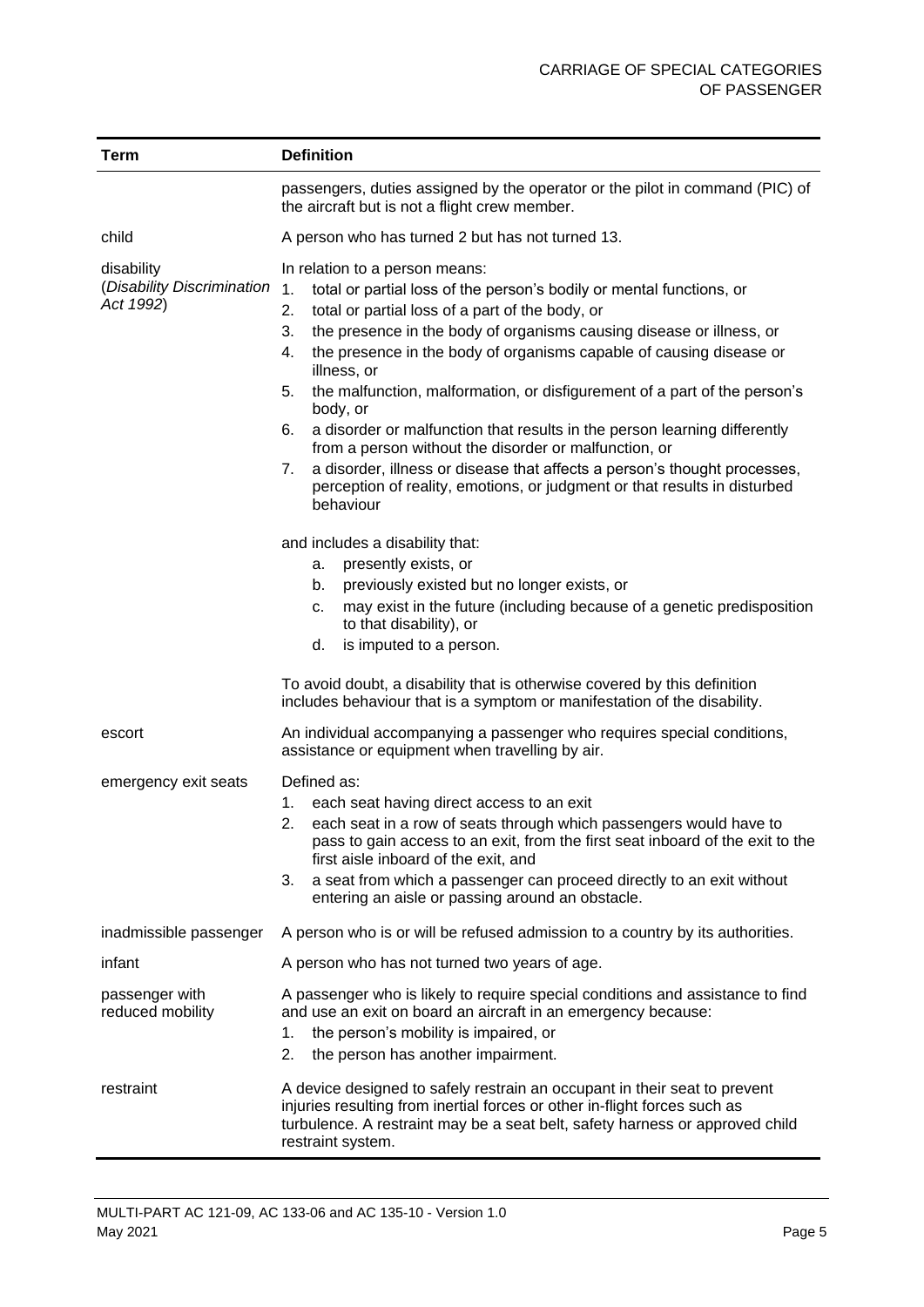| <b>Term</b>                        | <b>Definition</b>                                                                                                                  |  |  |
|------------------------------------|------------------------------------------------------------------------------------------------------------------------------------|--|--|
| restricted person                  | Means a:                                                                                                                           |  |  |
|                                    | deportee (within the meaning of subsection 5 (1) of the Migration Act<br>1.<br>1958), or                                           |  |  |
|                                    | removee (within the meaning of subsection 5 (1) of the Migration Act<br>2.<br>1958), or                                            |  |  |
|                                    | person in custody, or<br>3.                                                                                                        |  |  |
|                                    | passenger carried on an aircraft:<br>4.                                                                                            |  |  |
|                                    | who is on the aircraft because the passenger has been refused entry<br>a.<br>to a country, or                                      |  |  |
|                                    | whose passport does not include a visa required for entry to the<br>b.<br>passenger's destination country.                         |  |  |
| special categories<br>of passenger | Persons who need special conditions, assistance, or equipment when<br>travelling by air. These may include but are not limited to: |  |  |
|                                    | infants<br>1 <sub>1</sub>                                                                                                          |  |  |
|                                    | 2.<br>unaccompanied children                                                                                                       |  |  |
|                                    | 3.<br>persons with reduced mobility                                                                                                |  |  |
|                                    | 4.<br>persons on stretchers                                                                                                        |  |  |
|                                    | 5.<br>persons with injuries or illness                                                                                             |  |  |
|                                    | 6.<br>restricted persons.                                                                                                          |  |  |
| suitable person                    | A person is suitable to occupy an emergency exit row seat or a seat adjacent<br>to an emergency exit if the person:                |  |  |
|                                    | is reasonably fit, strong, and able to assist with the rapid evacuation of<br>1.<br>the aircraft in an emergency, and              |  |  |
|                                    | 2.<br>would not, because of a condition or disability, including an inability to<br>understand oral instructions, hinder:          |  |  |
|                                    | 3.<br>other passengers during an evacuation of the aircraft in an emergency,<br>or                                                 |  |  |
|                                    | the aircraft's crew in carrying out their duties in an emergency.<br>4.                                                            |  |  |
| unstaffed exit                     | Emergency exit for which no cabin crew member has been positioned for the<br>flight.                                               |  |  |

### <span id="page-6-0"></span>**1.3 References**

#### **Regulations**

Regulations are available on the Federal Register of Legislation website<https://www.legislation.gov.au/>

| <b>Document</b>             | Title                                     |
|-----------------------------|-------------------------------------------|
| Division 133.D.7<br>of CASR | Passenger transport and medical transport |
| Division 135.D.7<br>of CASR | Passenger transport and medical transport |
| Division 121.D.7<br>of CASR | Passenger transport and medical transport |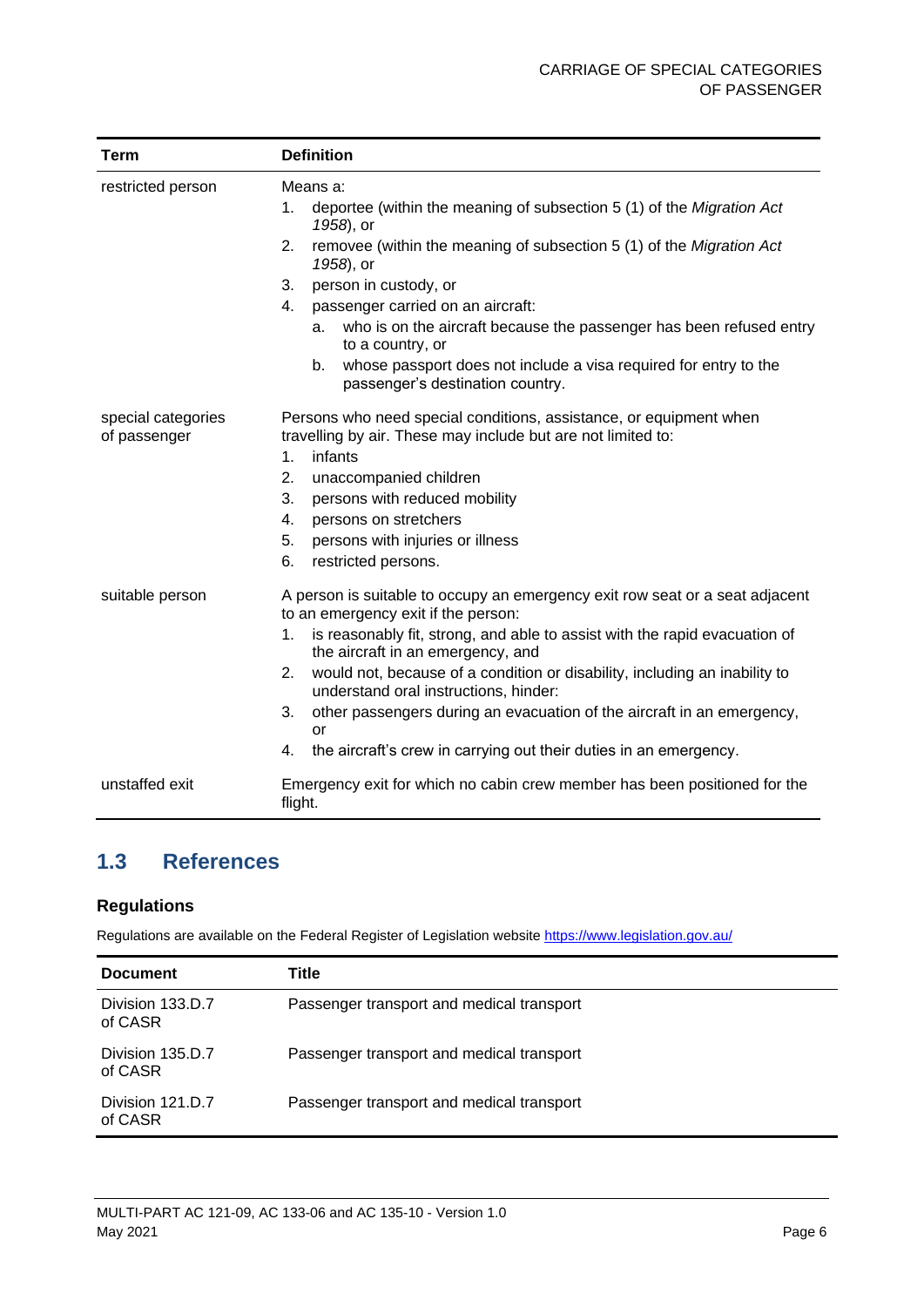#### **International Civil Aviation Organization documents**

International Civil Aviation Organization (ICAO) documents are available for purchase fro[m http://store1.icao.int/](http://store1.icao.int/)

| <b>Document</b> | Title                                                                                     |
|-----------------|-------------------------------------------------------------------------------------------|
| ICAO Doc 998    | Manual on access to air transport by persons with disabilities, $1st$ edition 2013        |
| ICAO Doc 10086  | Manual on information and instructions for passenger safety, 1 <sup>st</sup> edition 2018 |

#### **Advisory material**

CASA's advisory circulars are available at [http://www.casa.gov.au/AC](http://www.casa.gov.au/ACs) CASA's Civil Aviation Advisory Publications are available at [http://www.casa.gov.au/CAAP](http://www.casa.gov.au/CAAPs)

| <b>Document</b> | ⊤itle                                     |
|-----------------|-------------------------------------------|
| CASA CSB 5      | Seating allocation of disabled passengers |

#### **Other**

| <b>Document</b>        | Title                                                                                 |
|------------------------|---------------------------------------------------------------------------------------|
| IATA                   | Cabin Operations Safety Best Practices Guide Edition 6, Jan 2020                      |
| <b>TCCA AC 700-014</b> | Passenger seating requirements and accessible air transportation Issue 1,<br>Aug 2009 |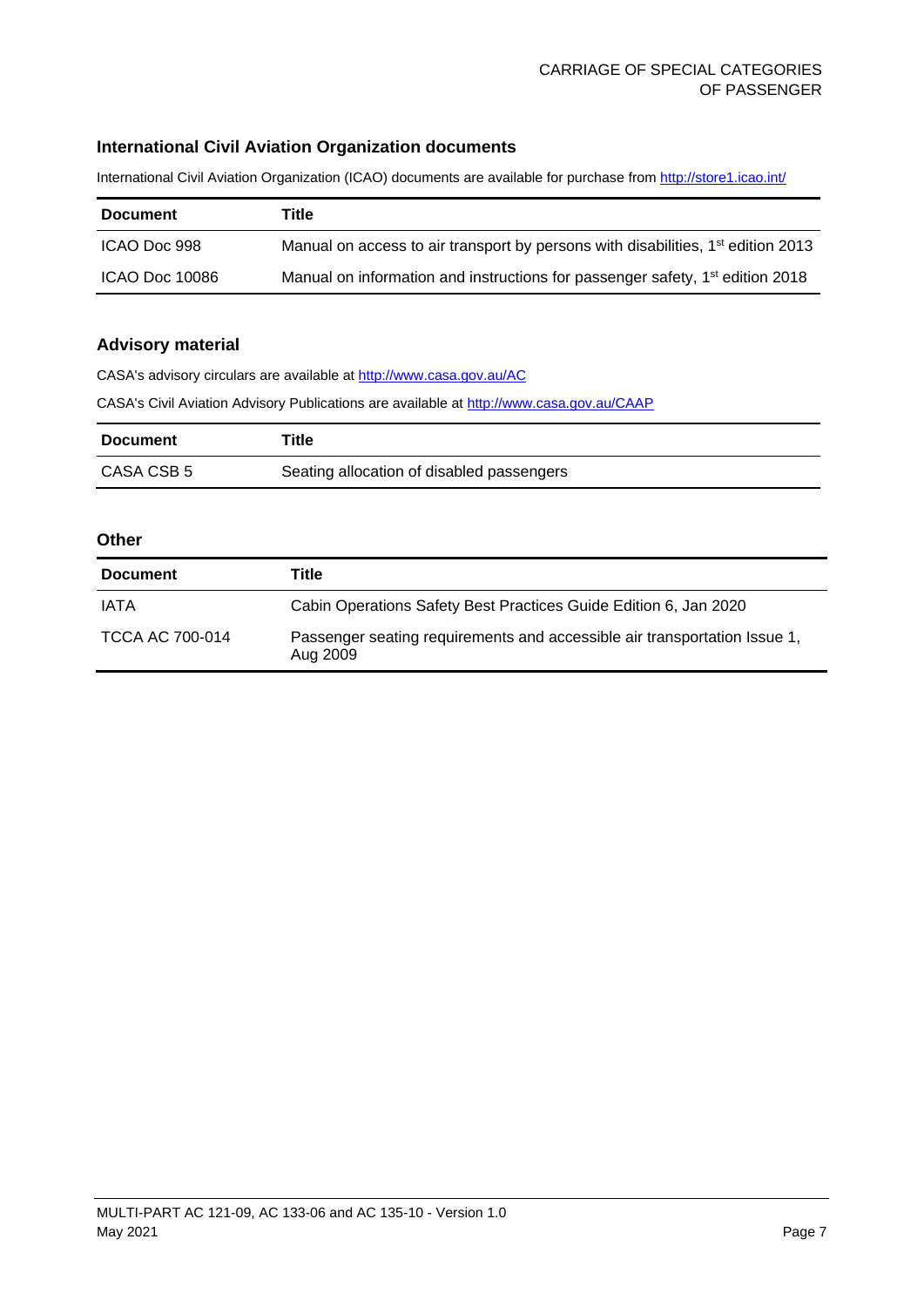### <span id="page-8-0"></span>**2 Introduction**

#### <span id="page-8-1"></span>**2.1 Special categories of passenger**

- 2.1.1 Special categories of passengers (SCPs) are those who require special consideration, assistance and/or devices when carried on a flight, and whose situation necessitates appropriate attention and adaptation to their specific needs.
- 2.1.2 SCPs can include at least the following:
	- − persons travelling with infants and children
	- − unaccompanied children
	- − persons with reduced mobility
	- − persons on stretchers
	- − persons with injuries or illness
	- − restricted persons.
- 2.1.3 Australian air transport operators are required<sup>1</sup> to outline in their exposition how they comply with the SCP related requirements of Parts 121, 131 and 135.
- 2.1.4 When establishing procedures for the carriage of SCPs, it is recommended that consideration be given to the following:
	- − aircraft type and cabin configuration
	- − total number of passengers carried on board
	- − the number and categories of SCP compared with the number of passengers capable of assisting them in case of an emergency
	- the number of cabin crew in proportion to the number of unaccompanied children in their care
	- any other factor(s) or circumstances possibly impacting on the application of emergency procedures by the operating crew members.
- 2.1.5 A passenger capable of assisting in case of an emergency means a passenger who is not an SCP and has no other role or private responsibility that would prevent them from assisting an SCP. For example, an adult travelling alone has no other role or private responsibility, unlike a family travelling together with younger children. In a planned emergency, if time permits, passengers identified by the cabin crew as capable of assisting an SCP should be briefed on the assistance they can provide.
- 2.1.6 Providing passengers with access to the relevant information prior to travel will assist with their understanding of, and compliance with, operator procedures and requirements.

<sup>1</sup> CASR 119.205(1)(h)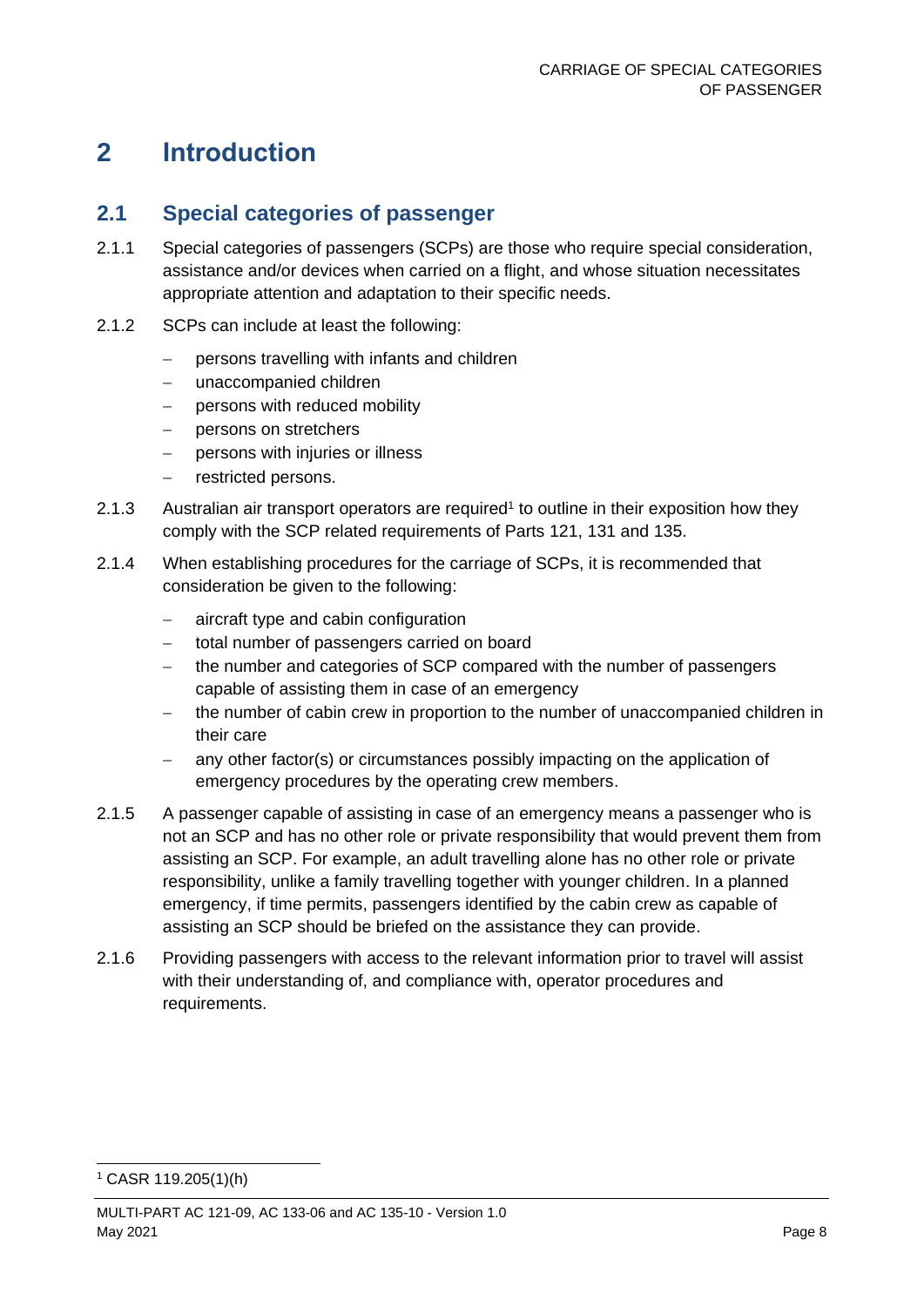### <span id="page-9-0"></span>**3 Passengers with reduced mobility**

#### <span id="page-9-1"></span>**3.1 Carriage of passengers with reduced mobility**

- 3.1.1 Operator's are obliged to prioritise the safety of its passengers and crew but must not refuse to transport a passenger with reduced mobility (PRM) based on their disabilities unless it is to meet applicable safety requirements.
- 3.1.2 A PRM includes any person whose mobility is reduced due to a physical incapacity (sensory or locomotor), an intellectual deficiency, age, illness, or any other cause of disability when using air transport, and whose situation needs special attention and the adaptation to the person's needs of the services made available to all passengers.
- 3.1.3 Appendix A to this AC provides a description of some of the different categories of a PRM.

### <span id="page-9-2"></span>**3.2 Policy and procedures for the carriage of passengers with reduced mobility**

- 3.2.1 In addition to the general policy considerations for SCPs outlined in subsection 2.1.4, it is recommended that the procedures for the carriage of a PRM, including those with hidden disabilities, are developed giving regard to the following:
	- information required as part of the reservation process
	- − medical clearance
	- − seat allocation requirements<sup>2</sup>
	- safety briefing requirements<sup>3</sup>
	- − assistance in an emergency
	- − passengers remaining on board during transit
	- group travel of passengers with reduced mobility
	- **Note:** Also refer to Multi-part AC 121-10, AC 133-07 and AC 135- 11 Passengers in Emergency Exit Row Seats.

### <span id="page-9-3"></span>**3.3 Pre-notification and provision of information**

- 3.3.1 It is recommended that operators provide passengers with information regarding restrictions on travel because of safety (e.g. process for medical clearance) in accessible formats; and encourage pre-notification.
- 3.3.2 A PRM also has a responsibility to provide information relevant to their assistance needs to operators. Encouraging a PRM to inform the operator of their circumstances at the time of booking, or as early as possible in advance of the flight, will assist with managing their needs.
- 3.3.3 It is recommended that operators have a system to record the assistance needs of each PRM, and ensure this information is effectively conveyed to other areas within the

<sup>2</sup> CASR 121.270(2), 121.275(1) <sup>3</sup> CASR 121.285(1), (3)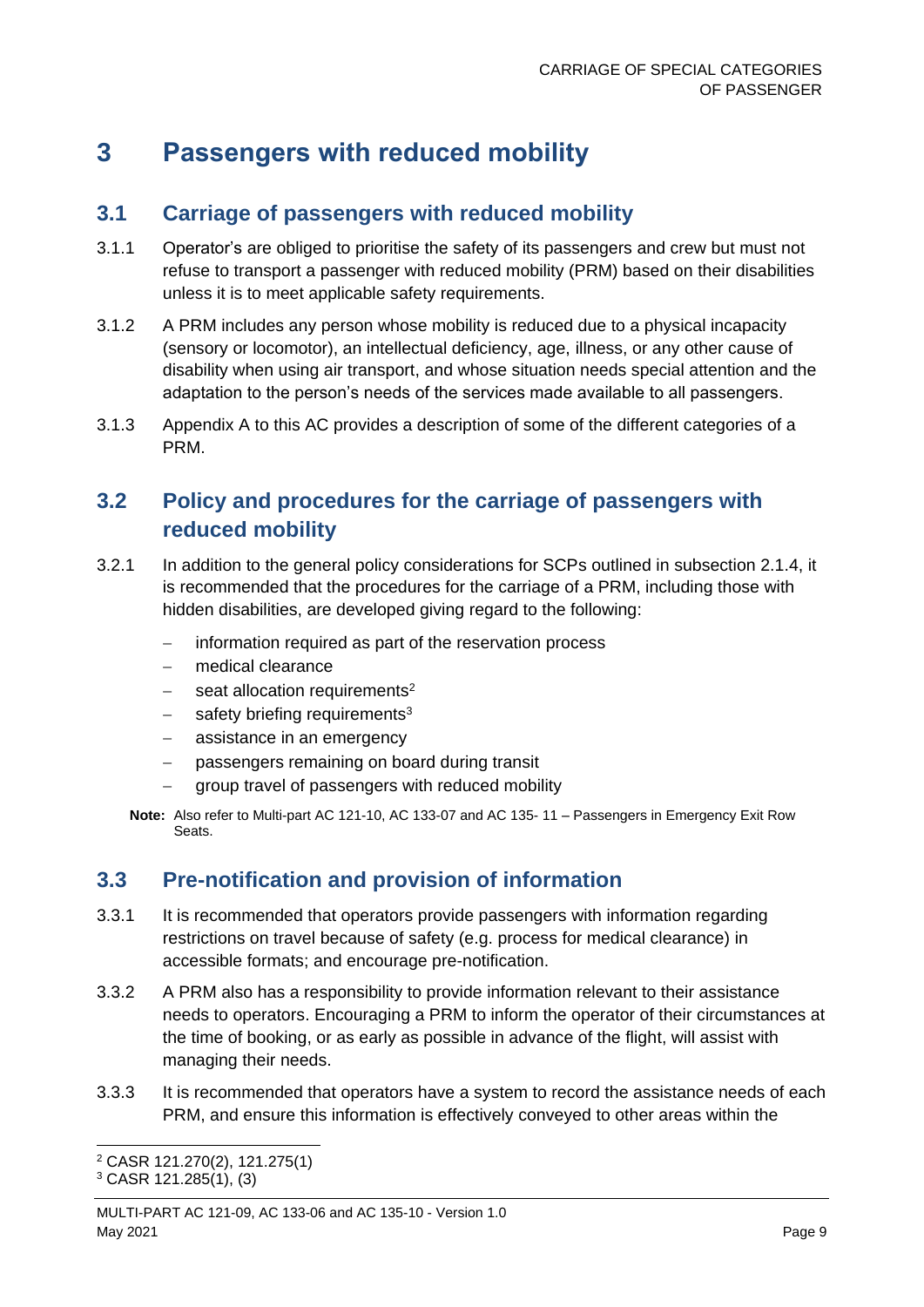operation so that requisite operational personnel, such as ground handlers and crew members, are informed<sup>4</sup>.

- 3.3.4 When a PRM requires assistance on board the aircraft, it is important that crew are advised at the earliest opportunity so that appropriate arrangements can be made.
- 3.3.5 IATA has a classification system for passengers with reduced mobility that is commonly used by operators. Alternatively, operators may choose to develop their own systems including additional classifications to enhance the information that is recorded on the needs of a PRM.

#### <span id="page-10-0"></span>**3.4 Passengers with reduced mobility travelling unescorted**

- 3.4.1 It is recommended that operators consider the following criteria when determining whether a PRM can travel on board an aircraft unescorted.
- 3.4.2 Are passengers able to:
	- − communicate satisfactorily with a crew member
	- − comprehend the passenger safety briefings and/or safety briefing card
	- − fasten and unfasten their seat belt
	- − reach and don the oxygen mask
	- − retrieve and don the life jacket
	- reach an emergency exit in a reasonable time

#### <span id="page-10-1"></span>**3.5 Assisting passengers with reduced mobility**

- 3.5.1 During an emergency evacuation, flight and cabin crew are responsible for the overall evacuation of all passengers, including those with reduced mobility. A PRM who is escorted by an assistant will typically be evacuated by their assistant. Depending on the situation, crew may assist.
- 3.5.2 Consideration should be given to a PRM who is incapable of providing basic levels of personal care during their journey, and the conditions under which an assistant suitable for their needs is necessary to facilitate travel.
- 3.5.3 Crew may assist a PRM to:
	- move to and from their seat as part of the embarking and disembarking process
	- stow carry-on items, including mobility aids and other assistive devices on board the aircraft
	- − ensure that all passengers receive a briefing they understand.
- 3.5.4 Operators may offer additional services, such as upper torso restraints for passengers that have trouble sitting upright.

<sup>4</sup> CASR 121.275(2)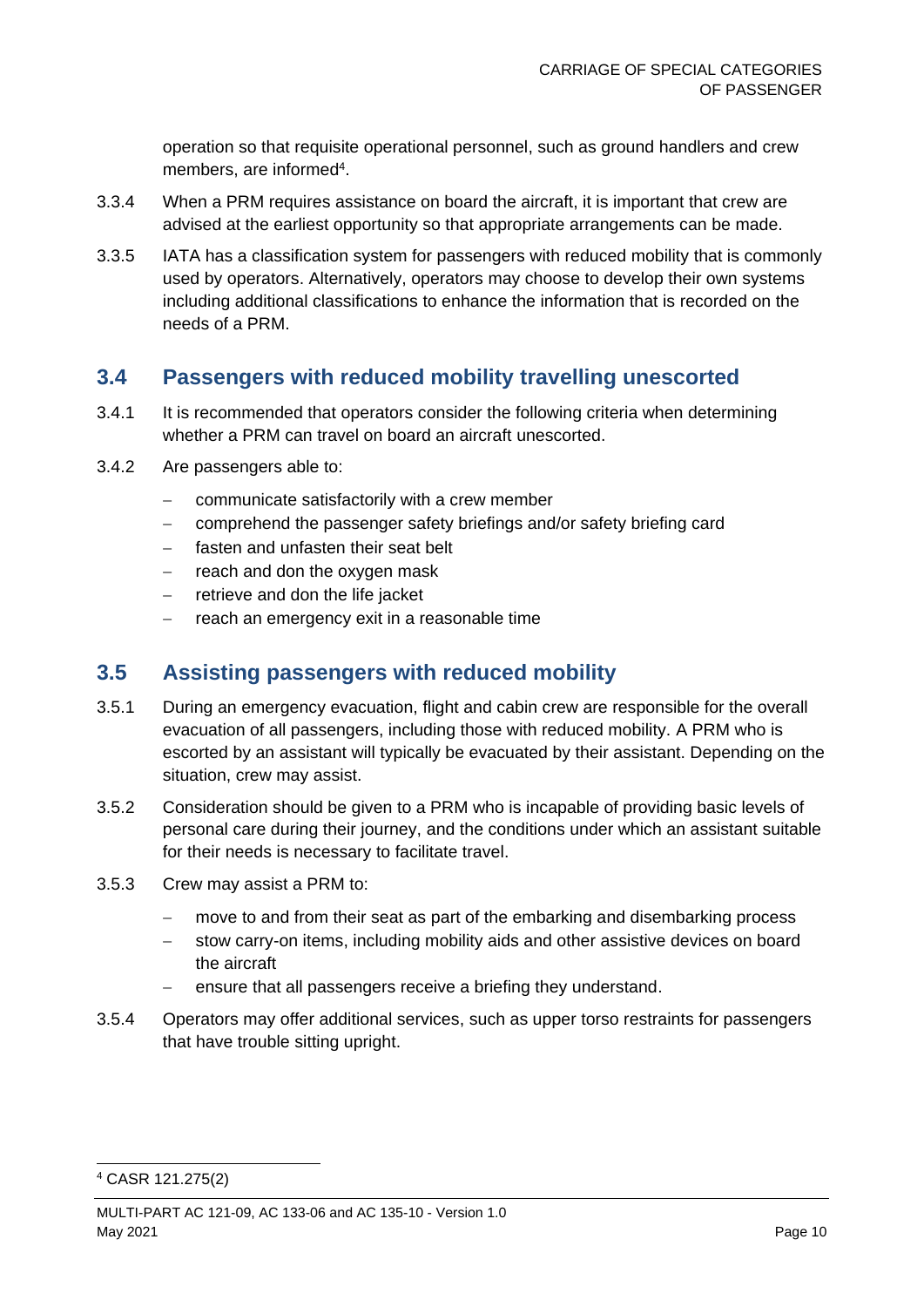### <span id="page-11-0"></span>**3.6 Assistance animals**

3.6.1 AC 91-03 Carriage of assistance animals provides expanded information on the considerations for carrying animals in the cabin of the aircraft.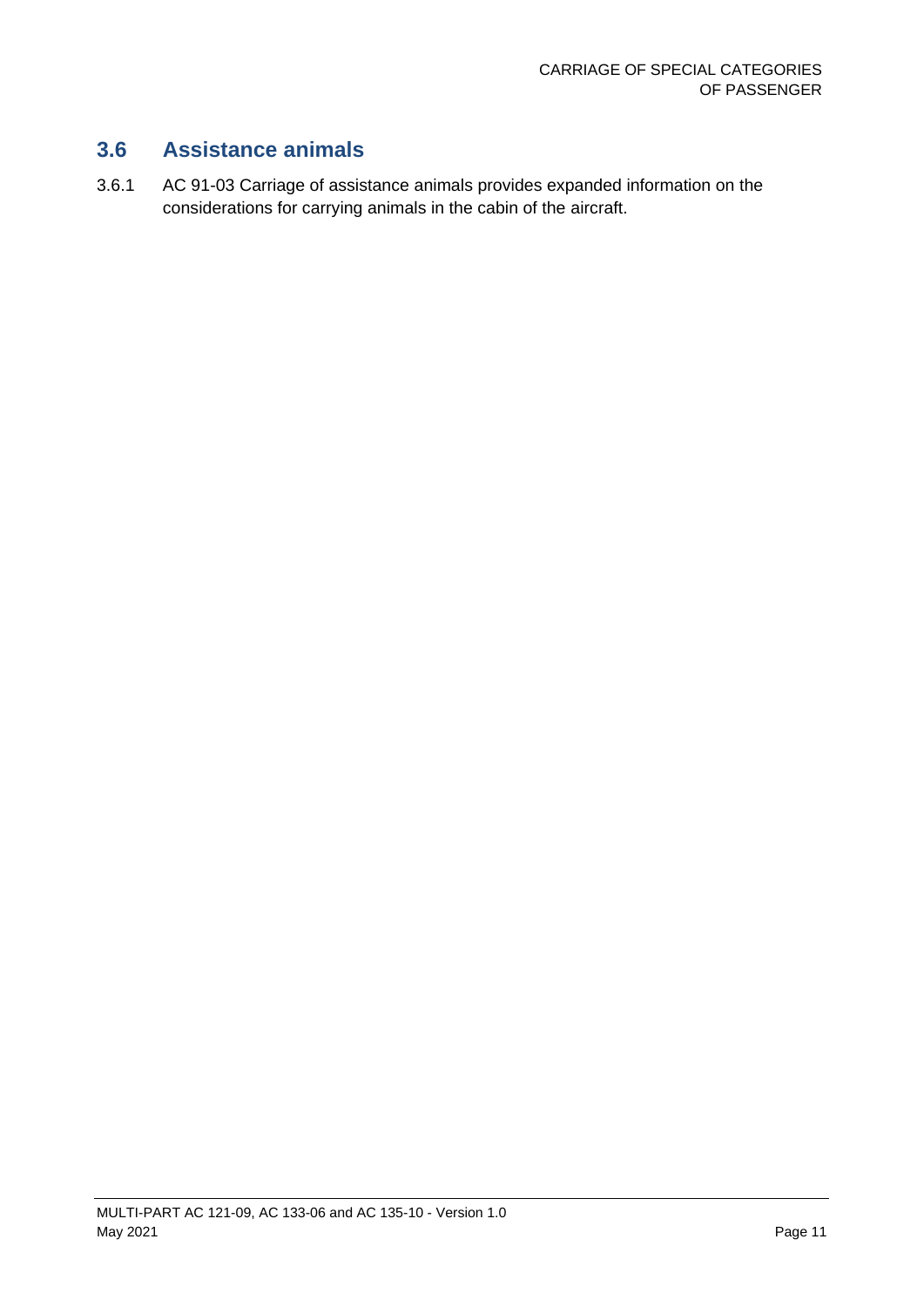## <span id="page-12-0"></span>**4 Passengers with injury, illness or needing a stretcher**

### <span id="page-12-1"></span>**4.1 Policy and procedures for carriage**

- 4.1.1 In addition to the general policy considerations for SCPs outlined in subsection 2.1.4 of this AC, it is recommended that procedures for the carriage of passengers with injury, illness or needing a stretcher are developed giving regard to the following:
	- − information required as part of the reservation process
	- − medical clearance
	- seat allocation requirements<sup>5</sup>
	- safety briefing requirements<sup>6</sup>
	- − assistance in an emergency
	- passengers remaining on board during transit
	- − refusal or removal of passengers where crew suspect a passenger is unfit for travel or may represent a danger to themselves or other passengers
	- − group travel of passengers in this category.

**Note:** Also refer to Multi-part AC 121-10, AC 133-07 and AC 135-11 – Passengers in Emergency Exit Row Seats.

#### <span id="page-12-2"></span>**4.2 Medical clearance and documentation**

- 4.2.1 It is recommended that operator procedures consider not only the circumstances under which passengers require medical clearance, but also the documentation required to be completed for travel.
- 4.2.2 Considerations relevant to determining if a medical clearance is required include circumstances where:
	- − fitness to travel is in doubt, as evidenced by a recent illness, disease, treatment, operation, or other condition.
	- − the passenger may be suffering from any disease that is believed to be actively contagious and communicable.
	- because of certain diseases or incapacitation, the passenger may have or may develop an unusual behaviour or physical condition that could have an adverse effect on the welfare of other passengers and/or crew.
	- the passenger could be considered a potential hazard to the safety of the flight (including the possibility of diversion and unscheduled landing of the flight).
	- the passenger would require medical attention and/or special equipment to maintain their health during the flight.
	- − the passenger may have their medical condition aggravated during or because of the flight.

<sup>5</sup> CASR 121.270(2), 121.275(1)

<sup>6</sup> CASR 121.285(1)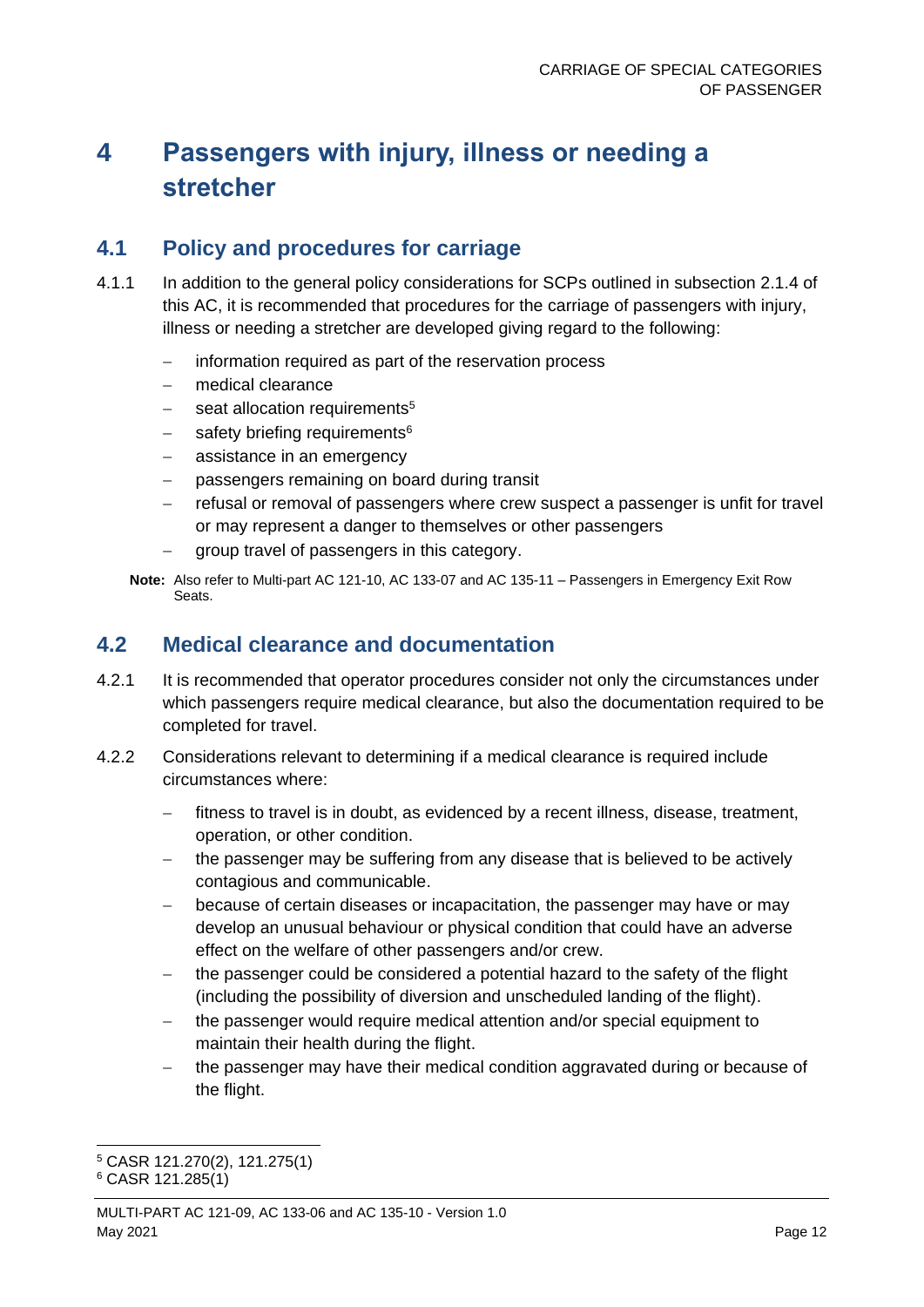## <span id="page-13-0"></span>**5 Restricted persons**

#### <span id="page-13-1"></span>**5.1 Policy and procedures for the carriage of restricted persons**

- 5.1.1 In addition to the general policy considerations for SCPs outlined in subsection 2.1.4 of this AC, it is recommended that procedures for the carriage of restricted passengers are developed giving regard to the following:
	- − information required from the custodial agency responsible for the person travelling
	- − refusal of carriage where the safety of the aircraft, crew or passengers is deemed to be at risk
	- − circumstances where an escort is required including the number and category of escort e.g. medical, law enforcement
	- seat allocation requirements<sup>7</sup>
	- additional safety briefing information specific to the circumstances
	- − additional security arrangements, e.g. no public disclosure of the itinerary, special requirements, permits or authorities at transit, transfer, and destination
	- notification to PIC and crew
	- − PIC assuming full authority over passenger at boarding
	- restrictions on the service of alcohol
	- − passengers remaining on board during transit
	- group travel of passengers in this category.

**Note:** Also refer to Multi-part AC 121-10, AC 133-07 and AC 135-11 – Passengers in Emergency Exit Row Seats.

### <span id="page-13-2"></span>**5.2 Requirement for an escort**

- 5.2.1 Considerations that may be relevant to determining whether an escort is necessary include circumstances where the passenger:
	- is a safety risk because of past or present conduct
	- − is in a mental state that requires special attention
	- − has committed a crime, or is wanted by police in any State
	- exhibits any behaviour considered dangerous in the risk assessment process

<sup>7</sup> 121.270(2)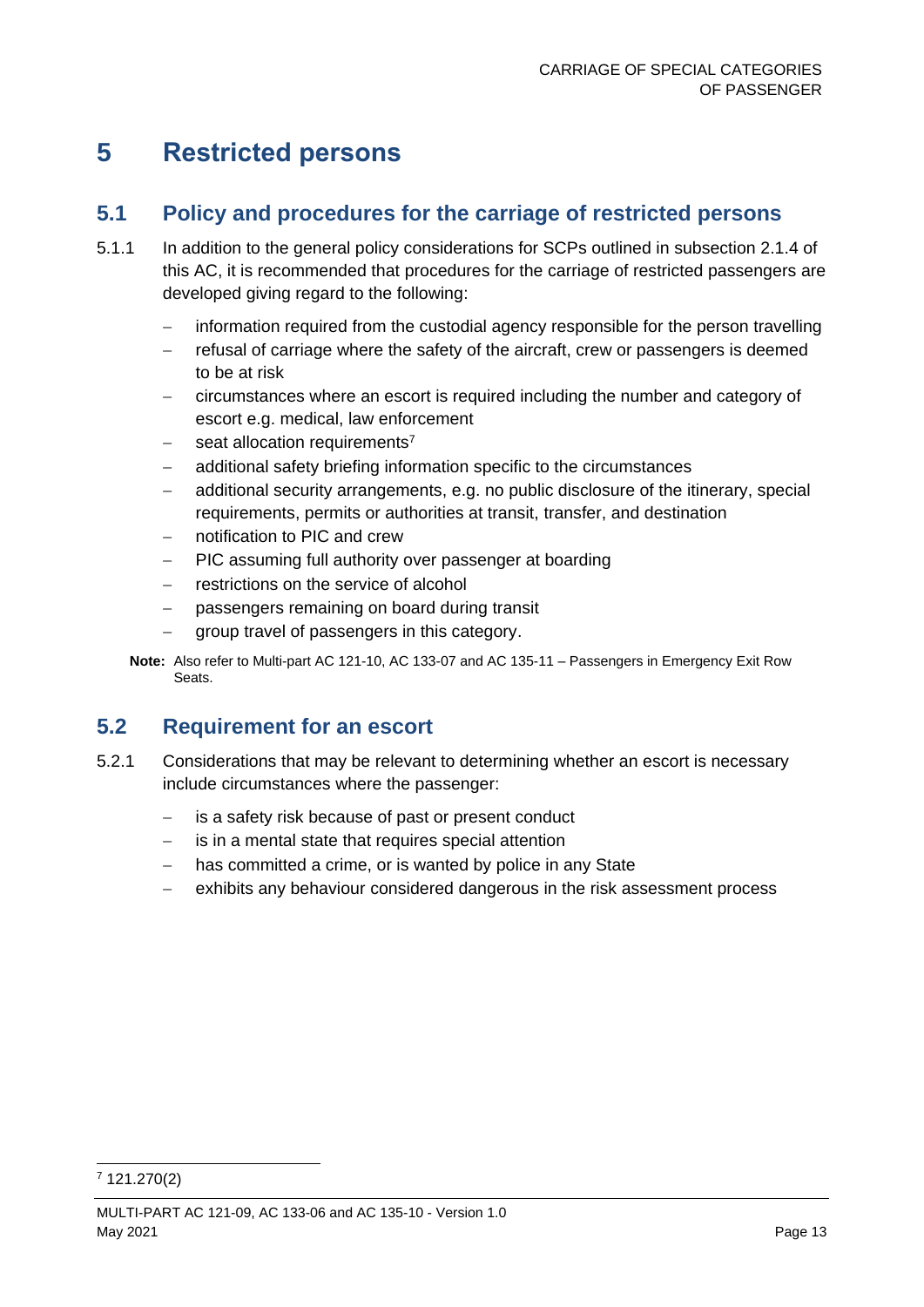### <span id="page-14-0"></span>**5.3 Procedures for carriage of restricted persons with an escort**

- 5.3.1 When establishing procedures for the carriage of restricted persons accompanied by an escort, consideration should be given to the following:
	- − information provided to ground personnel and crew
	- − carriage of firearms, weapons, and restraint devices on board
	- − identification by escorts to ground personnel and crew
	- − information to be transmitted to the PIC on board, and acknowledgement of receipt of the information
	- − boarding and disembarkation procedures
	- restrictions on the service of alcohol and food e.g. provision of utensils.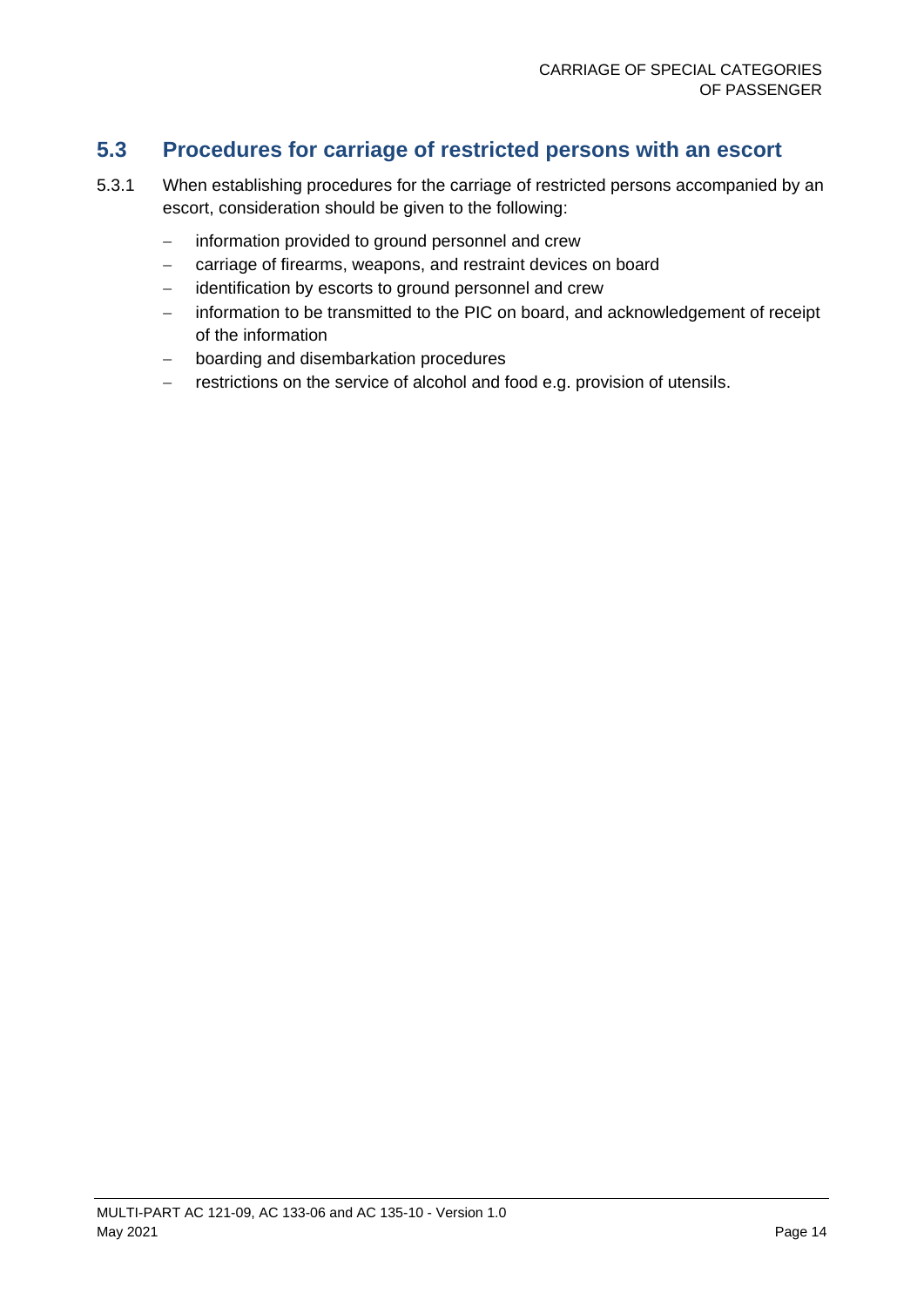### <span id="page-15-0"></span>**6 Seating of special categories of passenger**

#### <span id="page-15-1"></span>**6.1 Policy for seating of special categories of passenger**

6.1.1 When establishing seat allocation procedures for SCPs, operators not only have to consider restrictions around the allocation of seats that permit direct access to emergency exits<sup>8</sup>, but also other seat locations that have the potential to impact the safety of passengers inflight e.g. access to emergency equipment.

**Note:** Multi-part AC 121-10, AC 133-07 and AC 135-11 – Passengers seated in emergency exit row seats contains expanded information on occupancy of emergency exit row seats.

6.1.2 It is recommended that SCPs be assigned seats that meet their needs subject to safety requirements<sup>9</sup> (e.g. a seat with a movable armrest for a passenger who cannot easily transfer over a fixed aisle armrest), and they are not moved from the seats that are most appropriate for them, other than for safety reasons.

### <span id="page-15-2"></span>**6.2 Seat allocation for special categories of passenger**

- 6.2.1 Relevant considerations regarding seat allocation procedures for SCPs may include:
	- − If the SCP travels with an accompanying passenger, seating the accompanying passenger next to the SCP.
	- If the SCP is unable to negotiate stairs within the cabin unaided, not allocating a seat on the upper deck of a multi-deck aircraft if the exits are not certified for emergency evacuation on both land and water.
	- − Restrictions on the use of a disability and/or restraint aid that requires securing around the back of the seat if there is a person seated behind the SCP, unless the seating configuration is approved for the use of such devices<sup>10</sup>. This is to avoid the changed dynamic seat reactions with the disability and/or restraint aid in place, which may lead to injury of the passenger seated behind. If the seat design or installation would prevent contact of the person seated behind, then no further consideration is necessary.
	- − Provisions for the diverse needs of passengers with hidden disabilities, e.g. needing to sit near a window to ease anxiety or stress.
- 6.2.2 Appendix B to this AC provides recommendations for consideration by the operator when establishing seat allocation procedures for SCPs.
	- **Note:** Appendix B contains excerpts from the European Aviation Safety Agency (EASA) Acceptable Means of Compliance (AMC) and Guidance Material to Annex IV - Part-CAT, GM2 CAT.OP.MPA.155(c).

<sup>8</sup> CASR 121.270

<sup>9</sup> CASR 121.275(1)

<sup>&</sup>lt;sup>10</sup> The design of the installation must be approved by a Part 21M of CASR authorised person, Part 21J of CASR ADO or a Part 2.435 of CASR delegate.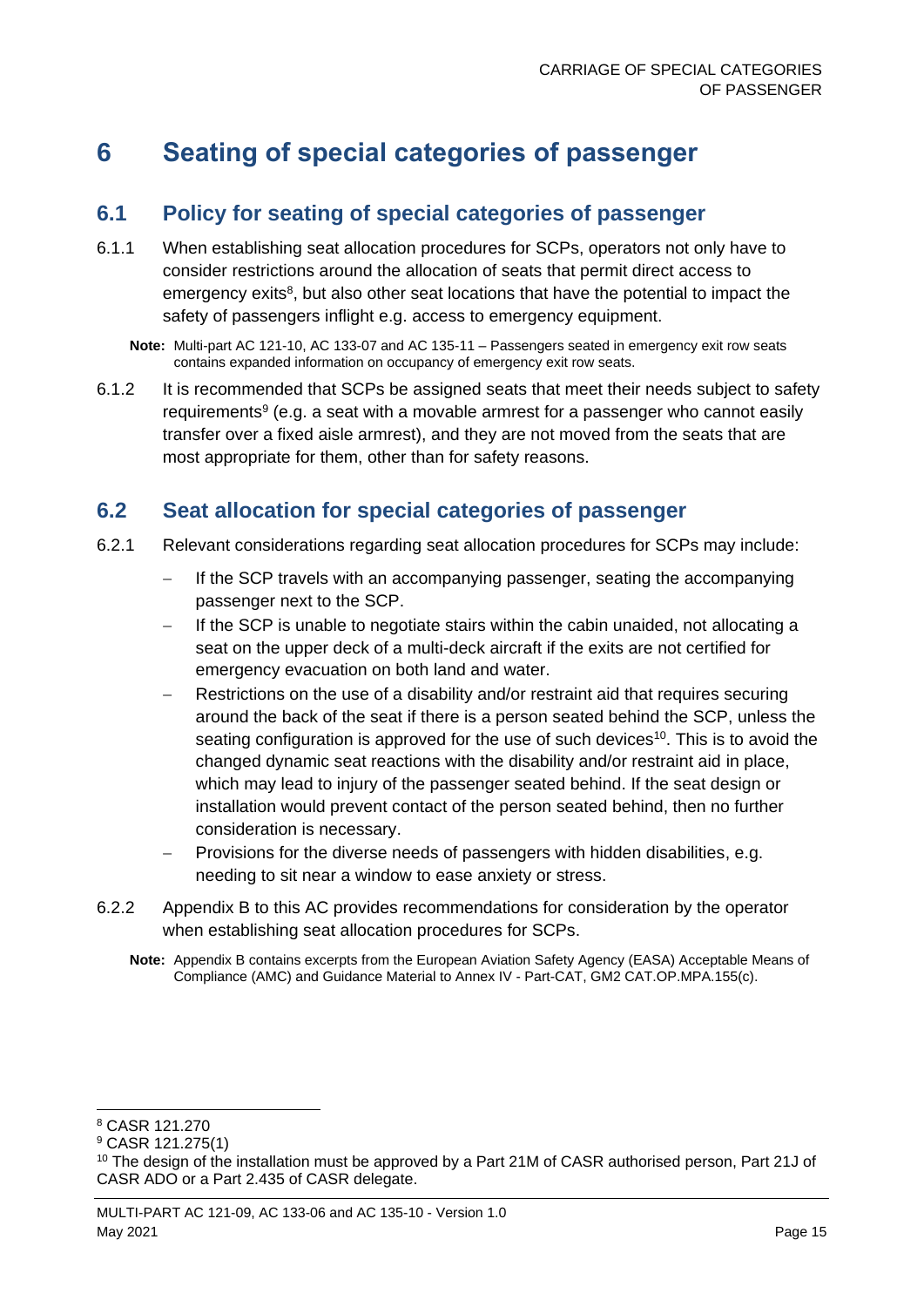### <span id="page-16-0"></span>**6.3 Group seating of special categories of passenger**

- 6.3.1 Taking into account access to exits, operators may consider seating groups of nonambulatory SCPs requiring assistance to find or use an exit in an emergency, throughout the cabin to ensure that each SCP is surrounded by the maximum number of passengers capable of assisting in case of an emergency.
- 6.3.2 If non-ambulatory SCPs requiring assistance cannot be evenly distributed throughout the cabin, procedures to mitigate the increased safety risk may include seating passengers capable of assisting in case of an emergency in the vicinity, providing additional information to the SCPs, and/or training provided to cabin crew.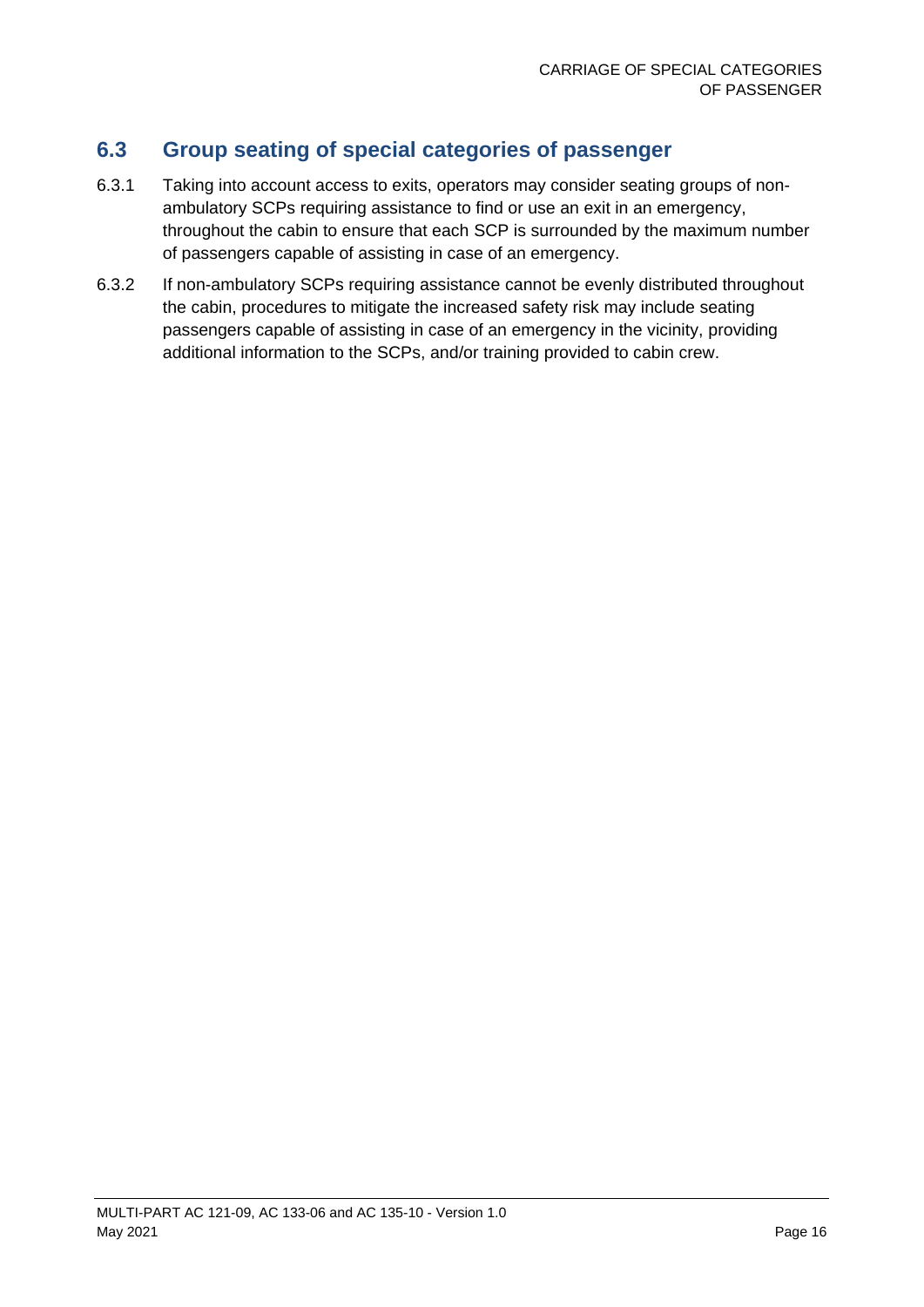## <span id="page-17-0"></span>**7 Provision of safety information**

- 7.1.1 SCPs may require additional, personalised individual briefings adapted to suit their specific needs<sup>11</sup>. Where practicable, consideration should be given to pre-boarding SCPs (and their escort if they are accompanied) to accommodate the individual pre-departure briefing.
	- **Note:** AC 91-19 Passenger safety information contains expanded information on the content and delivery of safety information for SCPs.
- 7.1.2 In a planned emergency, if time permits, passengers identified by crew as capable of assisting an SCP may be briefed on the assistance they can provide.

<sup>11</sup> CASR 121.285(1), (3)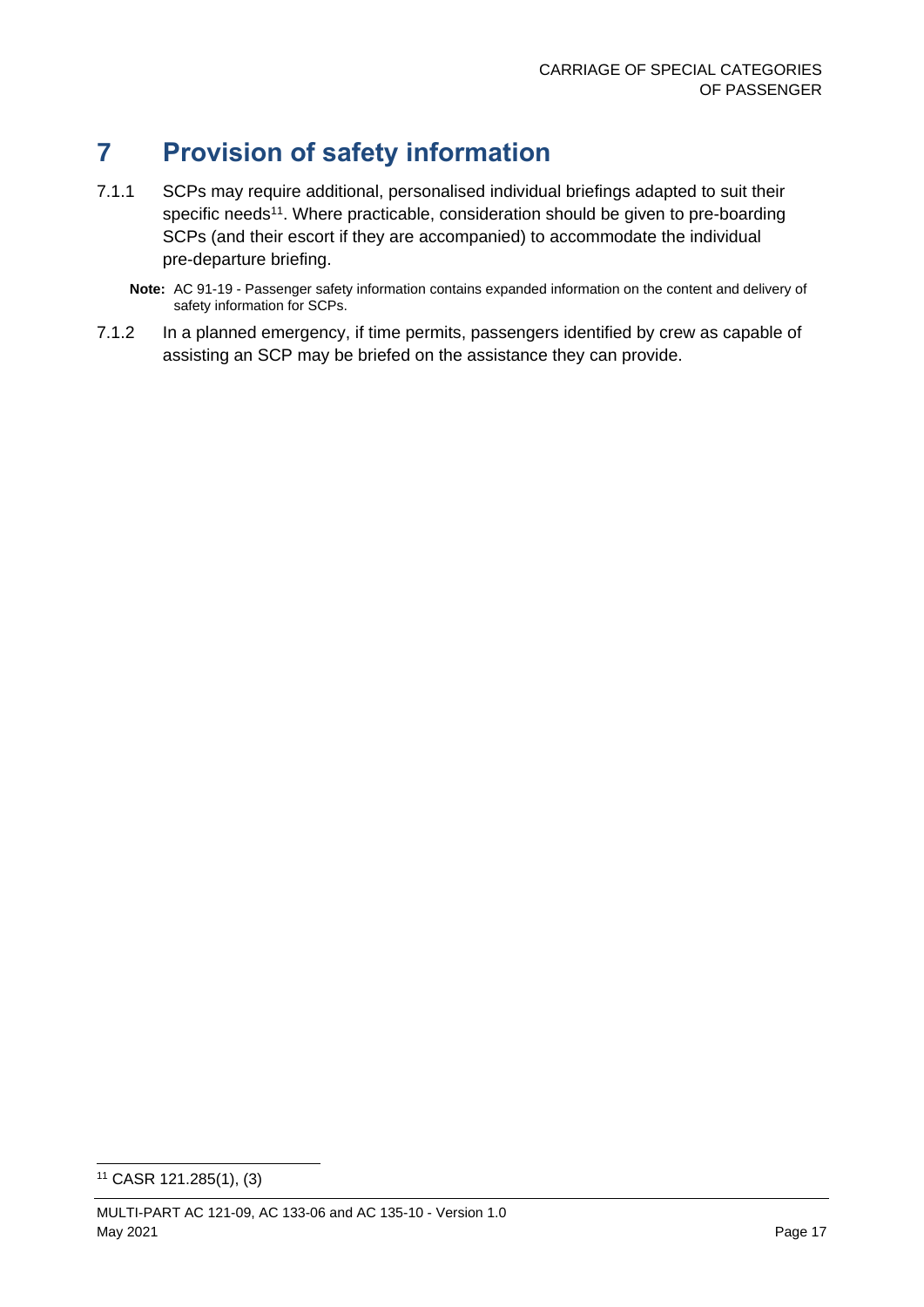### <span id="page-18-0"></span>**8 Carriage of medical and other specialised equipment**

### <span id="page-18-1"></span>**8.1 Procedures for carriage of medical and other specialised equipment**

- 8.1.1 Medical and other specialised equipment carried to support SCPs, may include:
	- − wheelchairs
	- − oxygen
	- − incubators
	- − stretchers
	- − devices for supporting limbs
	- − mobility aids.
- 8.1.2 When establishing procedures for the carriage of medical and other specialised equipment, consideration should be given to the following:
	- − acceptance of mobility aids and assistive devices in relation to standard baggage allowances for both cabin and hold baggage<sup>12</sup>
	- − availability of appropriate stowage locations in the cabin<sup>13</sup>
	- − requirements for the carriage of battery-operated wheelchairs or mobility aids<sup>14</sup>
	- requirements for the carriage and administration of supplementary oxygen<sup>15</sup>

<sup>12</sup> CASR 121.440

<sup>13</sup> CASR 91.590

<sup>14</sup> CASR 92.025(2)

<sup>15</sup> CASR 92.025(2)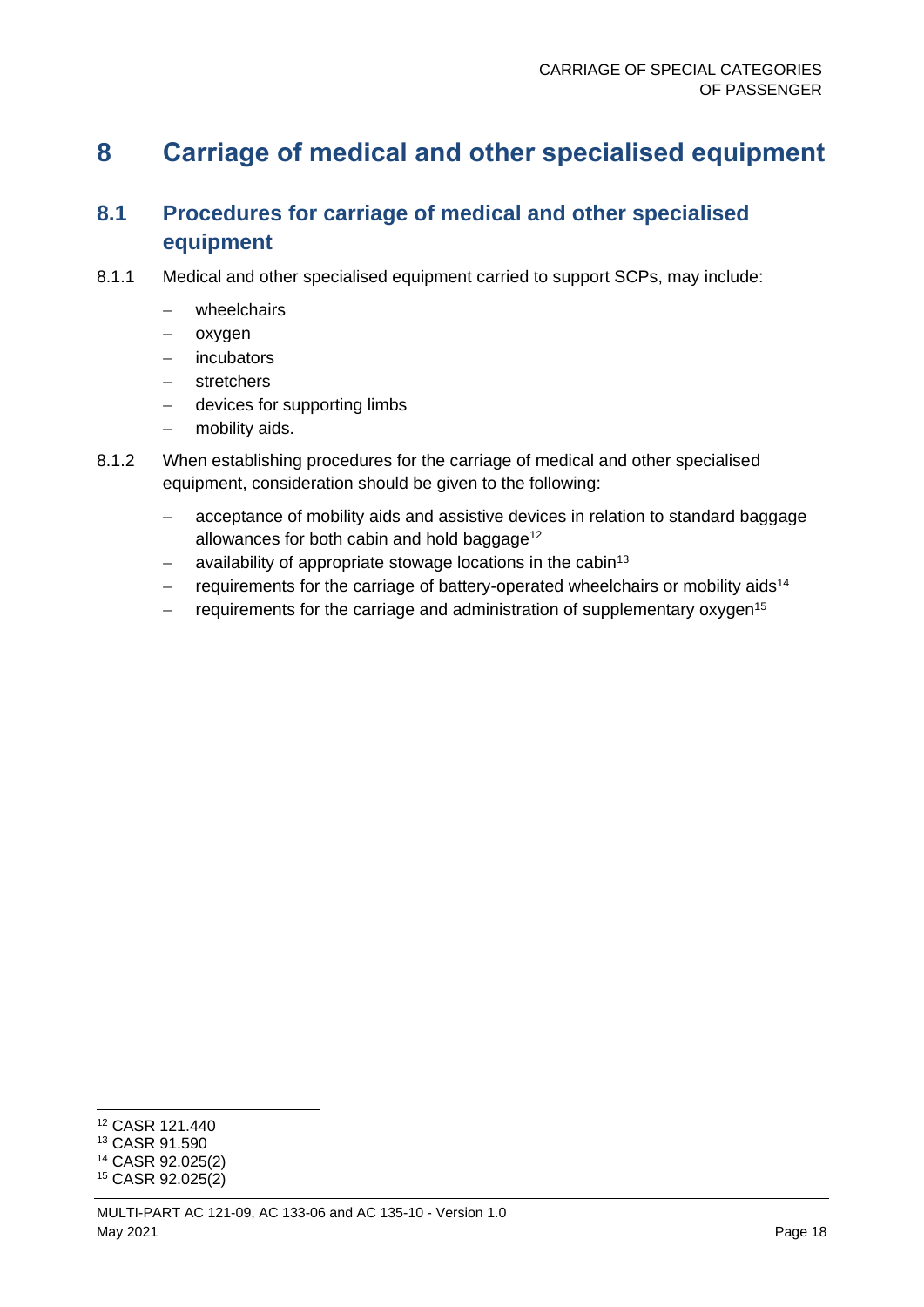# **Appendix A**

# **Categories of passengers with reduced mobility**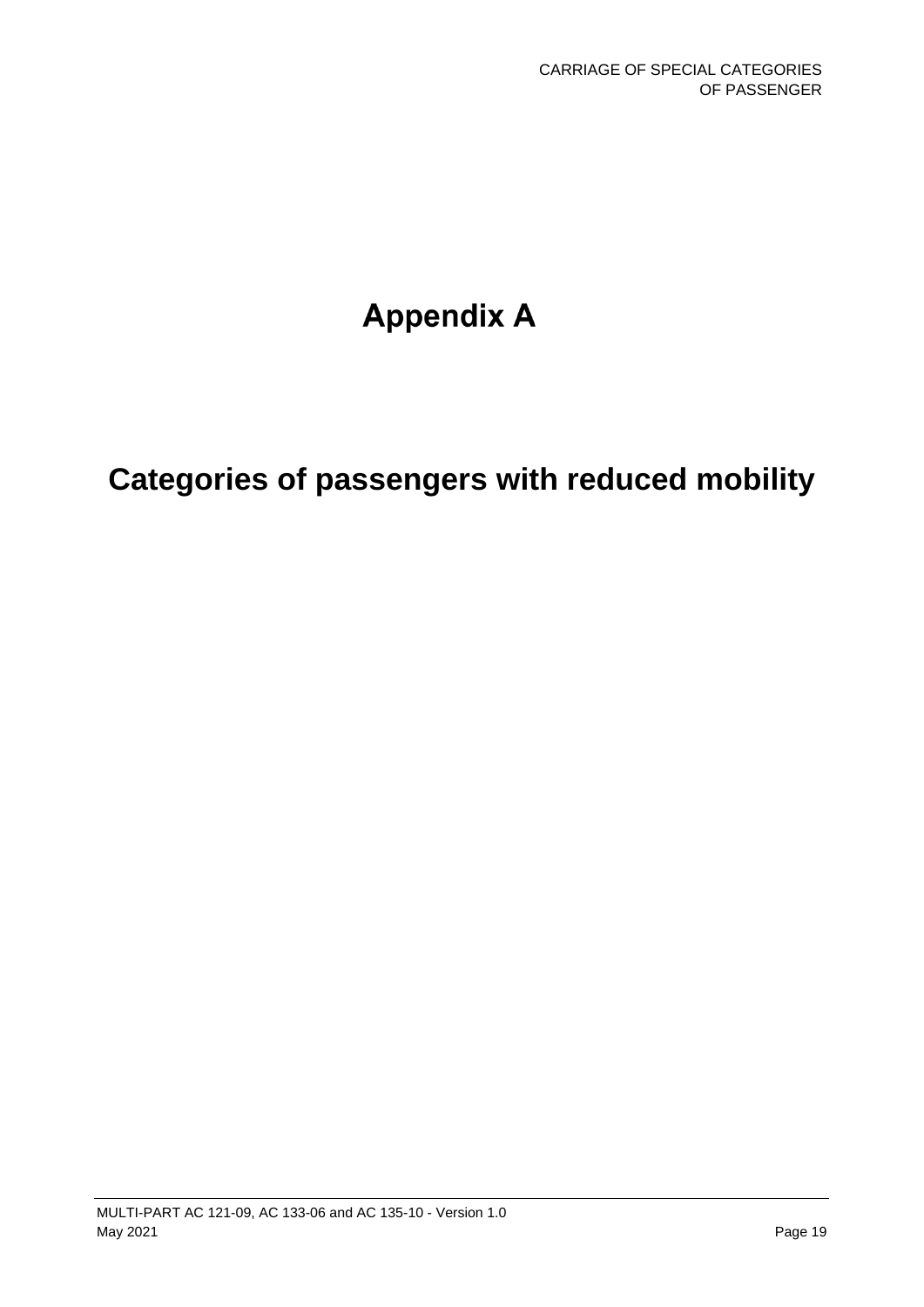| <b>Category</b>          | <b>Description</b>                                                                                                                                                                                                                                                                                                                                                                                                                                                                                                        |
|--------------------------|---------------------------------------------------------------------------------------------------------------------------------------------------------------------------------------------------------------------------------------------------------------------------------------------------------------------------------------------------------------------------------------------------------------------------------------------------------------------------------------------------------------------------|
| mobility impairment      | This category of disability includes people with varying types of physical<br>disabilities and includes upper or lower limb loss or disability, loss of manual<br>dexterity and disability in co-ordination with different organs of the body.<br>Mobility impairment can be either a congenital problem or acquired with age,<br>or the consequence of disease. Examples include cerebral palsy, muscular<br>dystrophy, heart defects, dizziness, and balance problems.                                                  |
|                          | Persons with mobility impairments often use assistive devices or mobility<br>aids such as crutches, canes, walkers, wheelchairs, or artificial limbs to<br>assist with mobility.                                                                                                                                                                                                                                                                                                                                          |
| vision impairment        | Vision impairment is a decreased ability to see to a degree that causes<br>problems and is not rectifiable by usual means, such as glasses or<br>medication. There are varying degrees of vision impairment, ranging from<br>partially sighted or low vision through to totally blind.                                                                                                                                                                                                                                    |
|                          | Passengers with some residual vision may function without the need for a<br>cane or service dog and require minimal assistance when travelling.<br>Regardless of the severity of impairment, however, it can restrict a<br>passenger's ability to read signs, locate exits and see hazards, and they may<br>have difficulty in unfamiliar settings.                                                                                                                                                                       |
| hearing loss             | Hearing loss is when a person loses part or all of their ability to hear. Hearing<br>loss may be mild, moderate, severe, or profound and affect one or both ears.<br>Hard of hearing is a term that refers to someone with mild to severe hearing<br>loss, and in these individuals, some hearing capability is still present.<br>Deafness, on the other hand, refers to profound hearing loss which implies<br>very little or no hearing at all.                                                                         |
|                          | There are several nonverbal communication techniques used by people with<br>hearing loss, including sign language, lip-reading and text. People who are<br>hard of hearing can usually communicate through spoken language and can<br>benefit from assistive devices such as hearing aids.                                                                                                                                                                                                                                |
| deafblind                | Deafblindness is the loss of sight and hearing to the point where a person's<br>communication, mobility, and ability to access information is impacted. A<br>deafblind person won't usually be totally deaf and totally blind, but both<br>senses will be reduced enough to cause significant difficulties in everyday<br>life.                                                                                                                                                                                           |
|                          | Due to the different degrees of vision and hearing impairment, people with<br>deafblindness use a range of communication techniques. Common forms<br>include: sign language with a variety of ways of receiving a response such as<br>close range, visual frame and tactile; deafblind fingerspelling; print or braille,<br>including print on palm, computer and email; speech, oral and aural<br>communication; and alternative and augmentative communication including<br>touch cues, pictographs and key word signs. |
|                          | Passengers who are deafblind may travel with an intervener who has<br>specialised training to help them gain access to environmental information<br>and facilitate communication.                                                                                                                                                                                                                                                                                                                                         |
| communication impairment | A communication impairment affects a person's voice, language, or speech                                                                                                                                                                                                                                                                                                                                                                                                                                                  |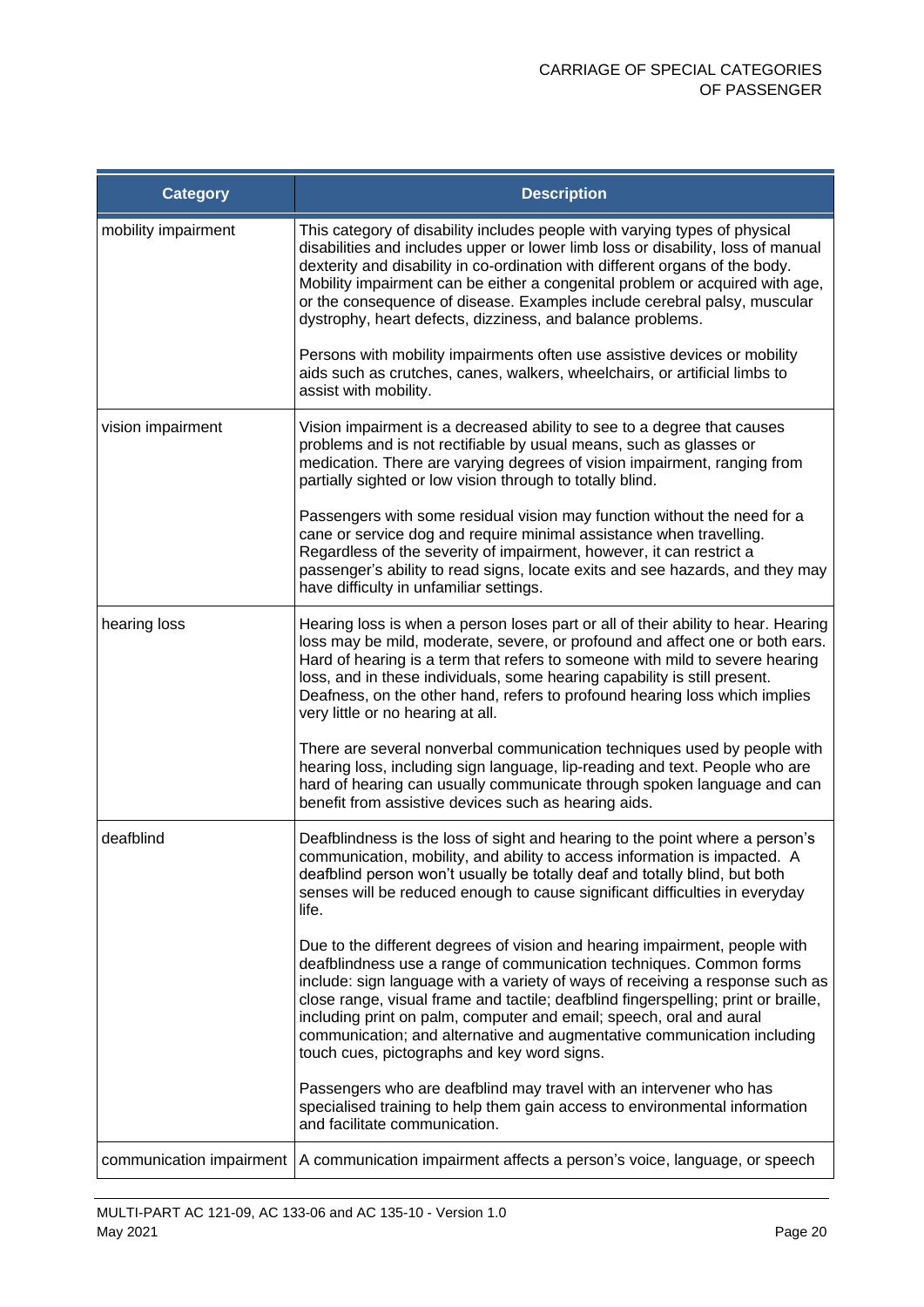| <b>Category</b>          | <b>Description</b>                                                                                                                                                                                                                                                                                                                                                                                                                                                                                                                                                                                                                  |
|--------------------------|-------------------------------------------------------------------------------------------------------------------------------------------------------------------------------------------------------------------------------------------------------------------------------------------------------------------------------------------------------------------------------------------------------------------------------------------------------------------------------------------------------------------------------------------------------------------------------------------------------------------------------------|
|                          | resulting in problems with articulation, pronunciation, and socialisation skills.<br>A person with a language impairment may have difficulty understanding<br>spoken language and/or using spoken language to form sentences. Speech<br>disorders are where the person has problems making and combining sounds<br>in words so that people can understand. Some persons may be unable to<br>speak and instead communicate by pointing to a picture or letters on a<br>board, or by typing their message on a device. Most persons who have<br>speech or language impairments do not have hearing loss or a cognitive<br>disability. |
| cognitive impairment     | Cognitive impairment (also known as intellectual disability) is a broad<br>concept encompassing various intellectual or cognitive deficits including<br>intellectual disabilities, learning disabilities, brain injuries and diseases like<br>dementia. Cognitive disabilities or impairments can affect a person's ability<br>to learn, communicate, concentrate, retain information, solve problems, and<br>make decisions.                                                                                                                                                                                                       |
| mental health impairment | Psychiatric or mental health impairments are broad and range from mild<br>depression, stress, and anxiety to chronic disorders such as schizophrenia or<br>bipolar disorder. Mental health conditions affect a person's mood, thinking<br>and behaviour, and each disorder varies in its severity. Characteristics and<br>symptoms differ between individuals and are typically "hidden" or not<br>apparent unless they are disclosed.                                                                                                                                                                                              |
|                          | Mental health disorders are often episodic, and assistance may be needed to<br>prevent or manage triggers or symptoms, such as those relating to post-<br>traumatic stress disorder.                                                                                                                                                                                                                                                                                                                                                                                                                                                |
| episodic disability      | Episodic disabilities are long-term conditions that are characterised by<br>periods of good health interrupted by periods of illness or disability.<br>Examples include multiple sclerosis, asthma, epilepsy, diabetes, and<br>arthritis.                                                                                                                                                                                                                                                                                                                                                                                           |
|                          | The symptoms and functional limitations can vary in severity and duration,<br>therefore the level of assistance, or the requirement for any assistance at all,<br>may likewise vary.                                                                                                                                                                                                                                                                                                                                                                                                                                                |
| hidden disability        | A hidden disability is a disability that may not be immediately obvious. They<br>include but are not limited to dementia, autism, learning disabilities, anxiety<br>issues, mental health conditions, visual impairments, and hearing loss.<br>Hidden disabilities should also be considered to include non-visible physical<br>disabilities such as epilepsy, respiratory conditions, and chronic pain.                                                                                                                                                                                                                            |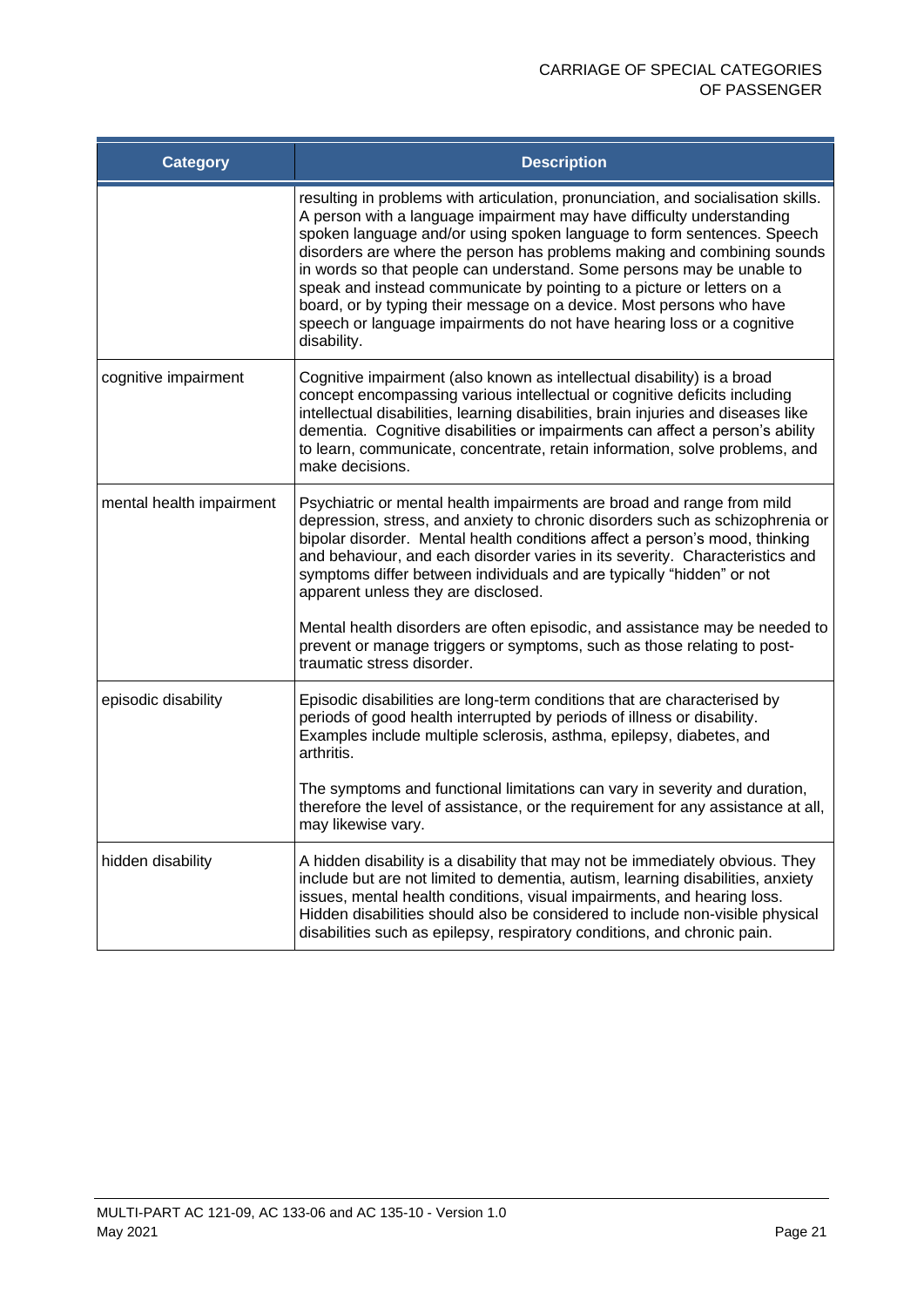# **Appendix B**

# **Seat allocation of special categories of passenger**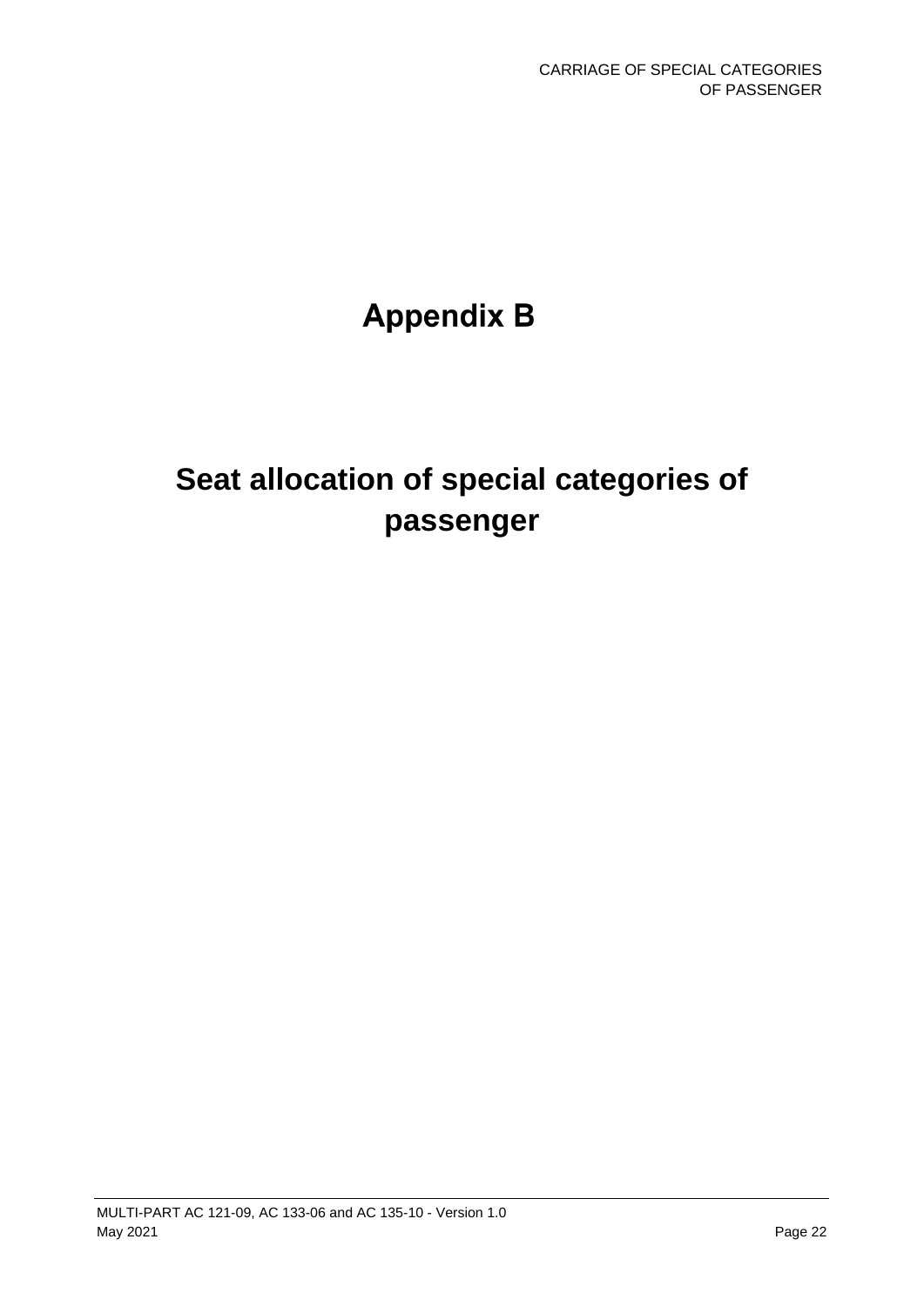| <b>SCP category</b>                                                                                       | <b>Seat allocation procedure</b>                                                                                                                                                                                                                                                                                                                                                                                       |
|-----------------------------------------------------------------------------------------------------------|------------------------------------------------------------------------------------------------------------------------------------------------------------------------------------------------------------------------------------------------------------------------------------------------------------------------------------------------------------------------------------------------------------------------|
| Passenger travelling with<br>infants or children                                                          | If the infant or child is restrained in a CRS, the accompanying responsible<br>person is seated in the seat closest to the seat on which the CRS is<br>installed.                                                                                                                                                                                                                                                      |
|                                                                                                           | Where the passenger is travelling with a lap-held infant or two children in<br>one seat, they are seated where there is additional emergency equipment<br>available e.g. oxygen masks, lifejackets.                                                                                                                                                                                                                    |
|                                                                                                           | If a child travels with an accompanying responsible person, the child is<br>seated in the same seat row segment as the accompanying person.<br>Where this is not possible, the child is seated no more than one seat row<br>or aisle away.                                                                                                                                                                             |
| Unaccompanied minor<br>(child)                                                                            | The seating allocation of an unaccompanied child allows for cabin crew to<br>monitor and communicate with them during all phases of the flight; and<br>assist them as required e.g. close to crew stations and working areas.                                                                                                                                                                                          |
|                                                                                                           | Groups of unaccompanied children are seated in a mix of ages, with the<br>tallest child seated to allow assistance with fitting drop-down oxygen<br>masks to smaller children in the case of a decompression. Where<br>possible, an adult occupies the seat across the aisle next to each row of<br>unaccompanied children.                                                                                            |
| Passenger whose physical<br>size would possibly prevent<br>them from passing through<br>an emergency exit | A passenger whose physical size would possibly prevent them from<br>passing through an emergency exit (e.g. a Type III or Type IV exit) is<br>seated in the vicinity of a suitable exit, taking into account the size of the<br>exit.                                                                                                                                                                                  |
| Passenger with physical<br>disability of the upper limbs                                                  | A passenger with a physical disability of the upper limbs travelling without<br>an accompanying passenger is allocated a seat that allows visual and<br>audible communication to be established and maintained with the cabin<br>crew during all phases of the flight.                                                                                                                                                 |
| Passenger with disability of<br>lower limbs                                                               | A passenger with a disability of the lower limbs is seated in a location that<br>provides easy access to floor level exits.                                                                                                                                                                                                                                                                                            |
| Passenger with disability of<br>both upper and lower limbs                                                | A passenger with a disability of both upper and lower limbs is seated in a<br>location providing easy access to floor level exits.                                                                                                                                                                                                                                                                                     |
| Mentally impaired passenger                                                                               | A mentally impaired passenger who travels without an accompanying<br>passenger is allocated a seat that allows for visual and audible<br>communication to be established with the cabin crew during all phases of<br>the flight.                                                                                                                                                                                       |
| Passenger travelling with an<br>assistance animal in the<br>cabin                                         | Suitable arrangements are made between the passenger and operator in<br>advance of a flight where a recognised assistance animal is<br>accompanying the passenger. A suitable restraint harness should is<br>provided by the owner to secure and restrain the dog during taxi, take-off,<br>landing and turbulence. The seat allocated is able to accommodate the<br>assistance animal and the restraint requirements. |
| Stretcher occupant                                                                                        | Where possible, the stretcher is installed behind a cabin monument.<br>Alternatively, the stretcher is installed where it can demonstrate<br>compliance with the applicable certification basis. Stretcher installation is<br>as close to the floor level non-overwing exits as practicable - preferably                                                                                                               |